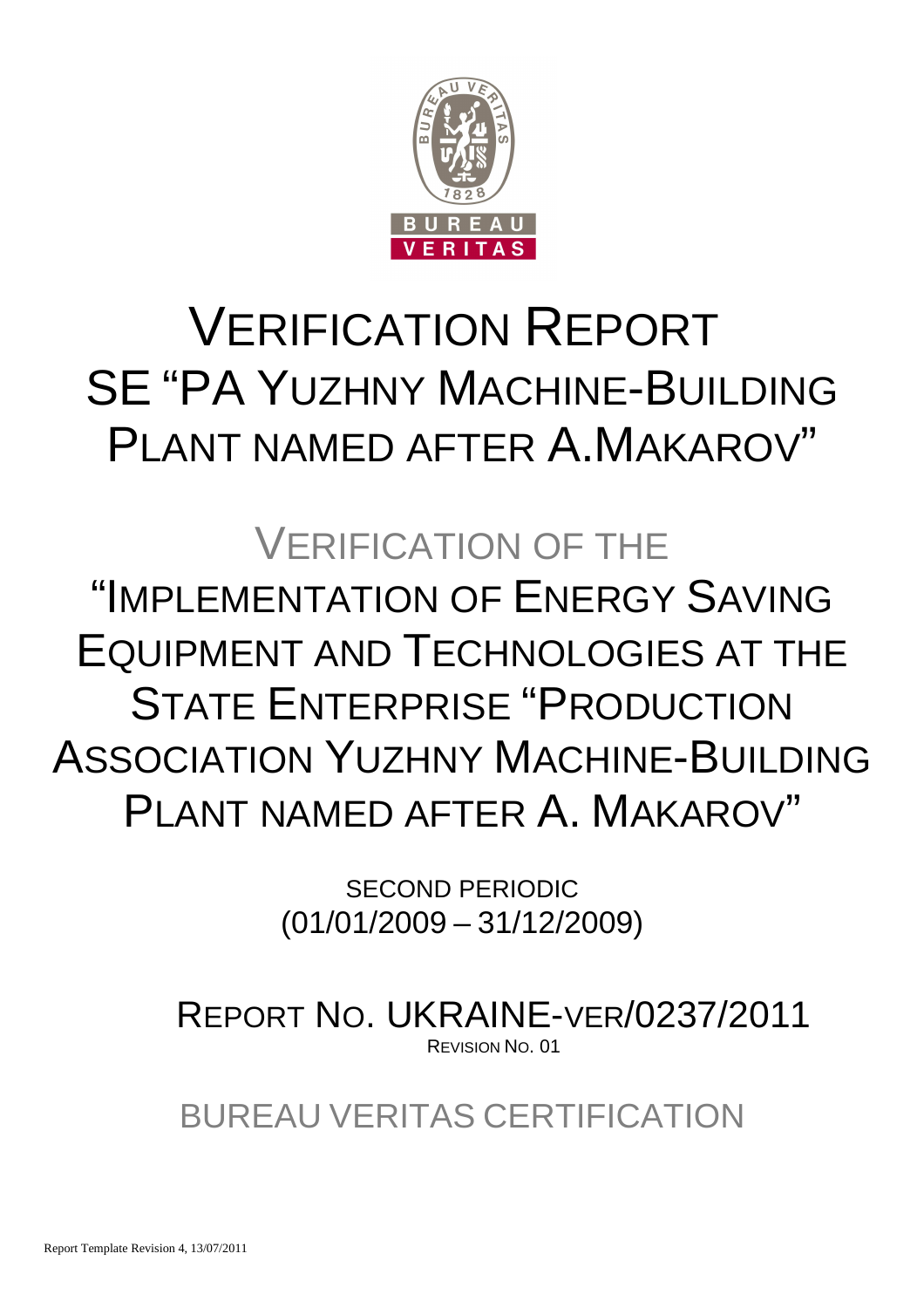

#### VERIFICATION REPORT

| Date of first issue:<br>22/09/2011                                                                                                                                                                                                                                                                                                                                                                                                                                                                                                                                                                                                                                                                                                                                                    | Organizational unit:<br><b>Bureau Veritas Certification Holding</b><br><b>SAS</b> |                                                                   |
|---------------------------------------------------------------------------------------------------------------------------------------------------------------------------------------------------------------------------------------------------------------------------------------------------------------------------------------------------------------------------------------------------------------------------------------------------------------------------------------------------------------------------------------------------------------------------------------------------------------------------------------------------------------------------------------------------------------------------------------------------------------------------------------|-----------------------------------------------------------------------------------|-------------------------------------------------------------------|
| Client:<br>SE "PA Yuzhny Machine-Building<br>Plant named after A. Makarov"                                                                                                                                                                                                                                                                                                                                                                                                                                                                                                                                                                                                                                                                                                            | Client ref.:<br><b>Iuriy Pashchenko</b>                                           |                                                                   |
| Summary:<br>Bureau Veritas Certification has made the second periodic verification of the project "Implementation of Energy<br>Saving Equipment and Technologies at the State Enterprise "Production Association Yuzhny Machine-Building<br>Plant named after A. Makarov", project of SE "PA Yuzhny Machine-Building Plant named after A.Makarov"<br>located in Dnipropetrovsk city, Ukraine, and applying the JI specific approach, on the basis of UNFCCC criteria<br>for the JI, as well as criteria given to provide for consistent project operations, monitoring and reporting.<br>UNFCCC criteria refer to Article 6 of the Kyoto Protocol, the JI rules and modalities and the subsequent<br>decisions by the JI Supervisory Committee, as well as the host country criteria. |                                                                                   |                                                                   |
| The verification scope is defined as a periodic independent review and ex post determination by the Accredited<br>Independent Entity of the monitored reductions in GHG emissions during defined verification period, and<br>consisted of the following three phases: i) desk review of the project design and the baseline and monitoring<br>plan; ii) follow-up interviews with project stakeholders; iii) resolution of outstanding issues and the issuance of<br>the final verification report and opinion. The overall verification, from Contract Review to Verification Report &<br>Opinion, was conducted using Bureau Veritas Certification internal procedures.                                                                                                             |                                                                                   |                                                                   |
| The first output of the verification process is a list of Clarification Request, Corrective Actions Requests,<br>Forward Actions Requests (CR, CAR and FAR), presented in Appendix A.                                                                                                                                                                                                                                                                                                                                                                                                                                                                                                                                                                                                 |                                                                                   |                                                                   |
| In summary, Bureau Veritas Certification confirms that the project is implemented as planned and described in<br>approved project design documents. Installed equipment being essential for generating emission reduction<br>runs reliably and is calibrated appropriately. The monitoring system is in place and the project is generating<br>GHG emission reductions. The GHG emission reduction is calculated accurately and without material errors,<br>omissions, or misstatements, and the ERUs issued totalize 241 007 tons of CO2 equivalent for the monitoring<br>period 01/01/2009 - 31/12/2009.                                                                                                                                                                            |                                                                                   |                                                                   |
| Our opinion relates to the project's GHG emissions and resulting GHG emission reductions reported and<br>related to the approved project baseline and monitoring, and its associated documents.                                                                                                                                                                                                                                                                                                                                                                                                                                                                                                                                                                                       |                                                                                   |                                                                   |
| Report No.:<br>Subject Group:<br>UKRAINE-ver/0237/2011<br>JI                                                                                                                                                                                                                                                                                                                                                                                                                                                                                                                                                                                                                                                                                                                          |                                                                                   |                                                                   |
| Project title:<br>Implementation of Energy Saving Equipment<br>and Technologies at the State<br>"Production<br>Association<br>Yuzhny                                                                                                                                                                                                                                                                                                                                                                                                                                                                                                                                                                                                                                                  | Enterprise<br>Machine-                                                            |                                                                   |
| Building Plant named after A. Makarov"                                                                                                                                                                                                                                                                                                                                                                                                                                                                                                                                                                                                                                                                                                                                                |                                                                                   |                                                                   |
| Work carried out by:<br>Oleg Skoblyk - Team Leader, Lead Verifier Caco<br>Igor Kachan - Team member, Verifier<br>Olena Manziuk - Team member, Verifier                                                                                                                                                                                                                                                                                                                                                                                                                                                                                                                                                                                                                                |                                                                                   |                                                                   |
| Work reviewed by:<br>Ivan Sokolov - Internal Technical Reviewer                                                                                                                                                                                                                                                                                                                                                                                                                                                                                                                                                                                                                                                                                                                       | $\bowtie$                                                                         | No distribution without permission from the                       |
| Work approved by:<br>Flavio Gomes - Operational Manage                                                                                                                                                                                                                                                                                                                                                                                                                                                                                                                                                                                                                                                                                                                                | cation                                                                            | Client or responsible organizational unit<br>Limited distribution |
| Date of this revision:<br>Rev. No.:<br>22/09/2011<br>01<br>33                                                                                                                                                                                                                                                                                                                                                                                                                                                                                                                                                                                                                                                                                                                         | Number of pages:                                                                  | Unrestricted distribution                                         |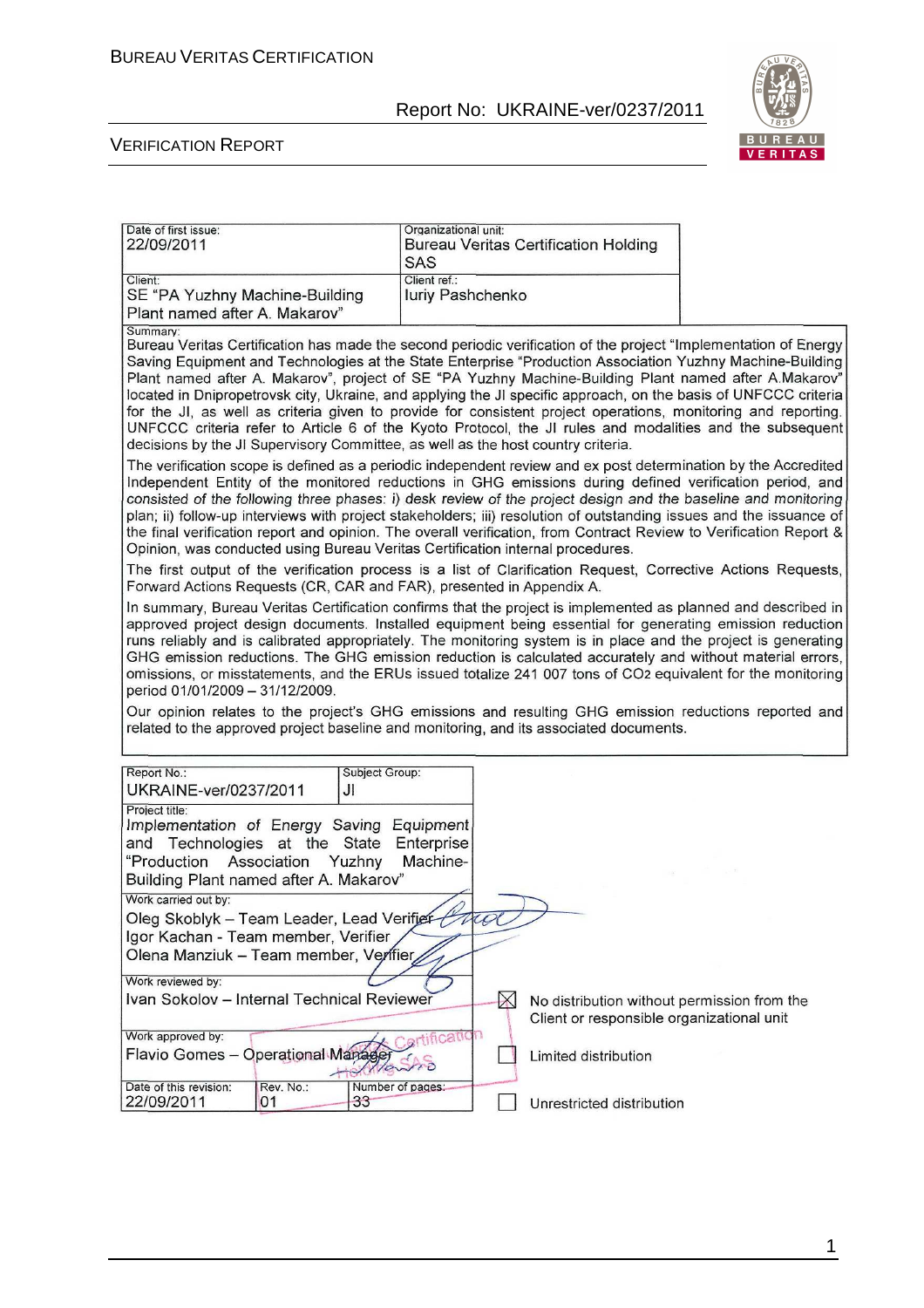

VERIFICATION REPORT

### **Abbreviations**

| AIE | <b>Accredited Independent Entity</b> |  |
|-----|--------------------------------------|--|
|     |                                      |  |

- BVC Bureau Veritas Certification Holding SAS
- CAR Corrective Action Request
- CDM Clean Development Mechanism
- CL Clarification Request
- CO<sub>2</sub> Carbon Dioxide
- DVM Determination and Verification Manual
- ERU Emission Reduction Unit
- FAR Forward Action Request
- GHG Green House Gas(es)
- IPCC Intergovernmental Panel on Climate Change
- JI Joint Implementation
- JISC Joint Implementation Supervisory Committee
- MP Monitoring Plan
- MR Monitoring Report
- DFP Designated Focal Point
- QA/QC Quality Assurance/Quality Control
- PDD Project Design Document
- UNFCCC United Nations Framework Convention for Climate Change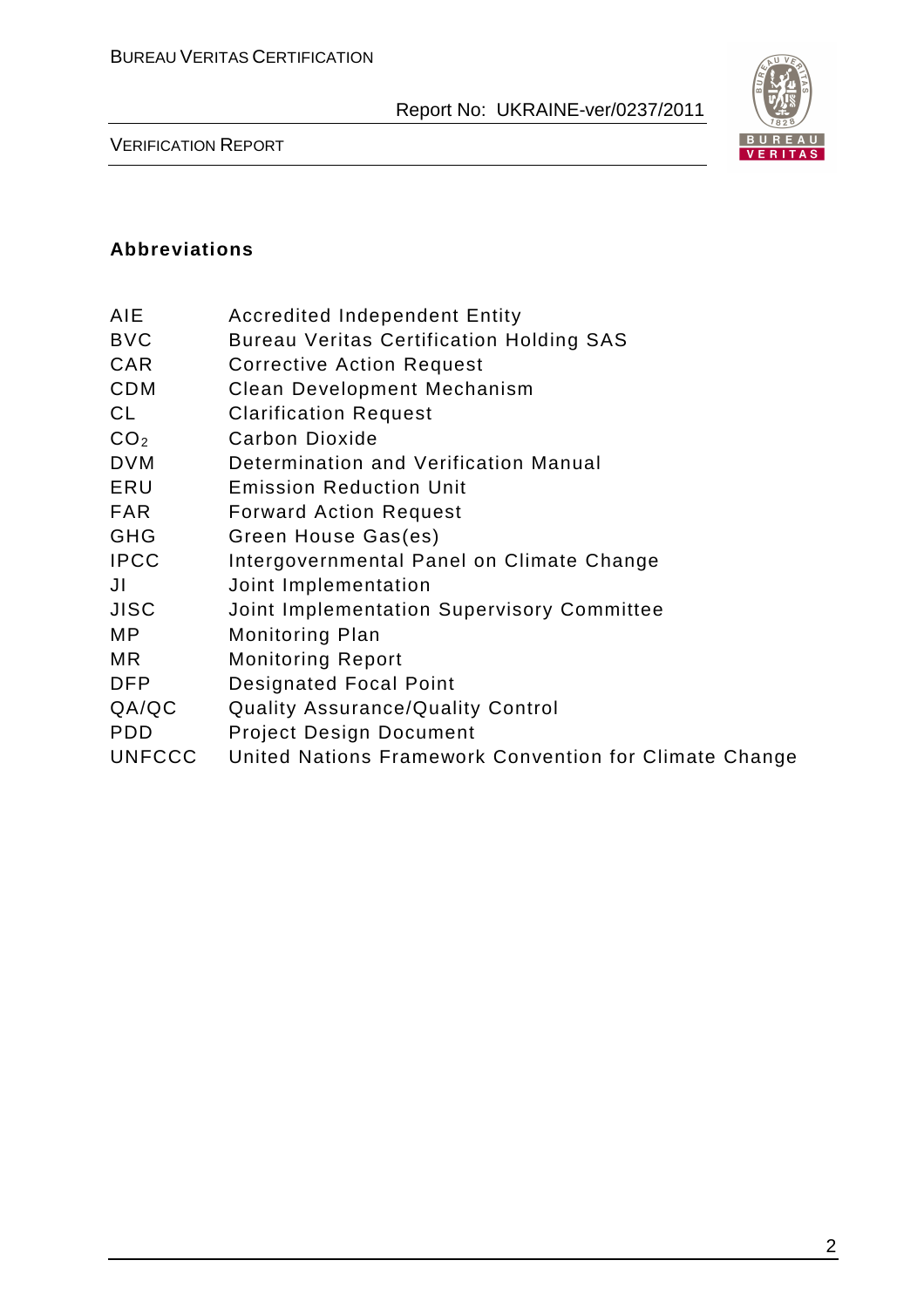

VERIFICATION REPORT

# **Table of Contents Page 2018**

| $\mathbf{1}$   |                                                                              | $\overline{A}$ |
|----------------|------------------------------------------------------------------------------|----------------|
| 1.1            | Objective                                                                    | $\overline{4}$ |
| 1.2            | Scope                                                                        | 4              |
| 1.3            | <b>Verification Team</b>                                                     | $\overline{4}$ |
| $\overline{2}$ |                                                                              |                |
| 2.1            | <b>Review of Documents</b>                                                   | 5              |
| 2.2            | Follow-up Interviews                                                         | 6              |
| 2.3            | Resolution of Clarification, Corrective and Forward Action<br>Requests       | 6              |
| 3              |                                                                              |                |
| 3.1            | Remaining issues and FARs from previous verifications                        | $\overline{7}$ |
| 3.2            | Project approval by Parties involved (90-91)                                 | $\overline{7}$ |
| 3.3            | Project implementation (92-93)                                               | 8              |
| 3.4            | Compliance of the monitoring plan with the monitoring<br>methodology (94-98) | 9              |
| 3.5            | Revision of monitoring plan (99-100)                                         | 10             |
| 3.6            | Data management (101)                                                        | 11             |
| 3.7            | Verification regarding programmes of activities (102-110)                    | 11             |
| 4              |                                                                              |                |
| 5              |                                                                              |                |
|                | APPENDIX A: COMPANY PROJECT VERIFICATION PROTOCOL  18                        |                |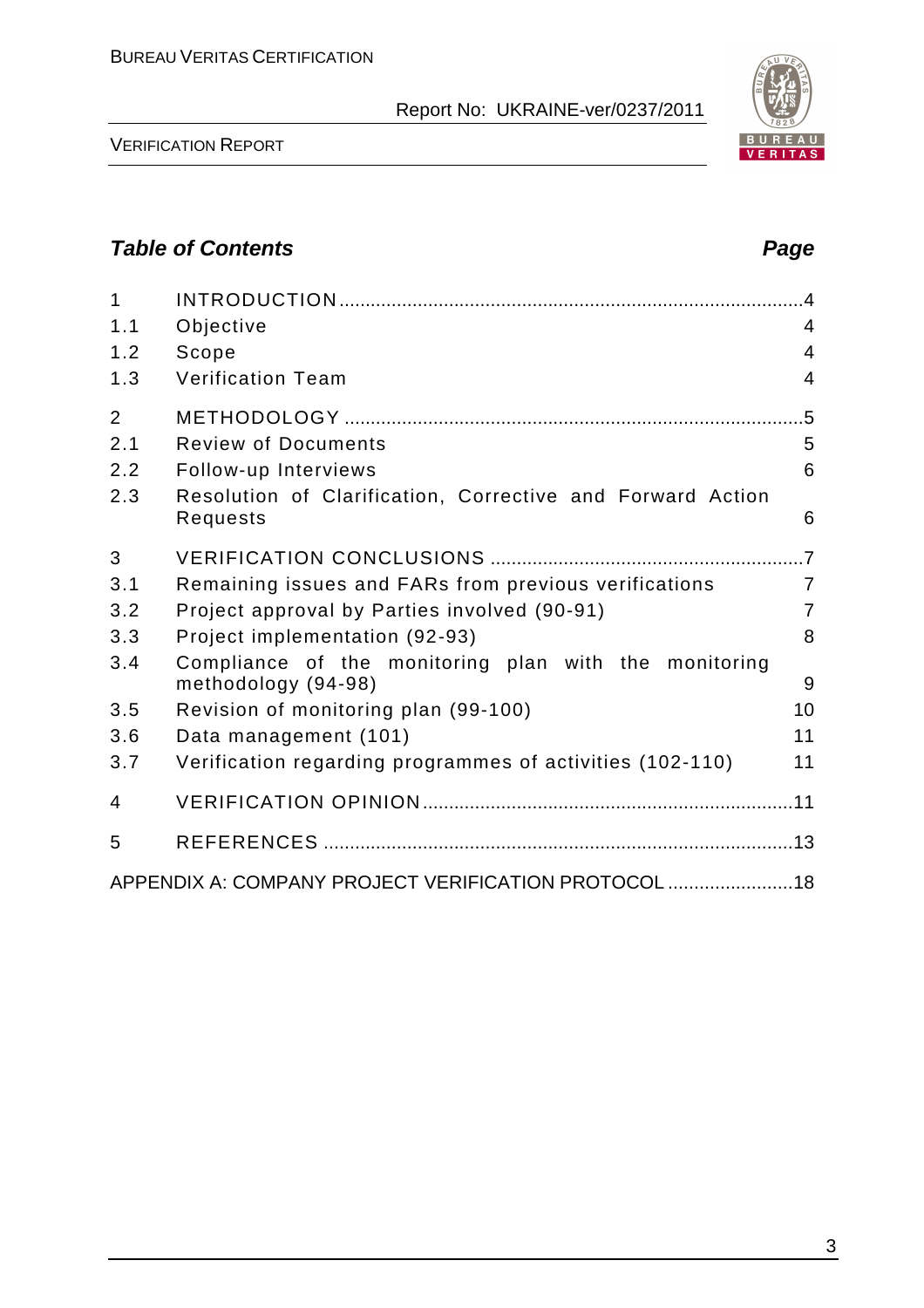

VERIFICATION REPORT

# **1 INTRODUCTION**

State Enterprise "Production Association Yuzhny Machine-Building Plant named after A. Makarov" has commissioned Bureau Veritas Certification to verify the emissions reductions of its JI project "Implementation of Energy Saving Equipment and Technologies at the State Enterprise "Production Association Yuzhny Machine-Building Plant named after A. Makarov" (hereafter called "the project") at Dnipropetrovsk city, Ukraine.

This report summarizes the findings of the verification of the project, performed on the basis of UNFCCC criteria, as well as criteria given to provide for consistent project operations, monitoring and reporting.

# **1.1 Objective**

Verification is the periodic independent review and ex post determination by the Accredited Independent Entity of the monitored reductions in GHG emissions during defined verification period.

The objective of verification can be divided in Initial Verification and Periodic Verification.

UNFCCC criteria refer to Article 6 of the Kyoto Protocol, the JI rules and modalities and the subsequent decisions by the JI Supervisory Committee, as well as the host country criteria.

# **1.2 Scope**

The verification scope is defined as an independent and objective review of submitted monitoring report and the determined project design document including the project's baseline study and monitoring plan and other relevant documents. The information in these documents is reviewed against Kyoto Protocol requirements, UNFCCC rules and associated interpretations.

The verification is not meant to provide any consulting towards the Client. However, stated requests for clarifications, corrective and/or forward actions may provide input for improvement of the project monitoring towards reductions in the GHG emissions.

# **1.3 Verification Team**

The verification team consists of the following personnel:

Oleg Skoblyk

Bureau Veritas Certification Team Leader, Climate Change Lead Verifier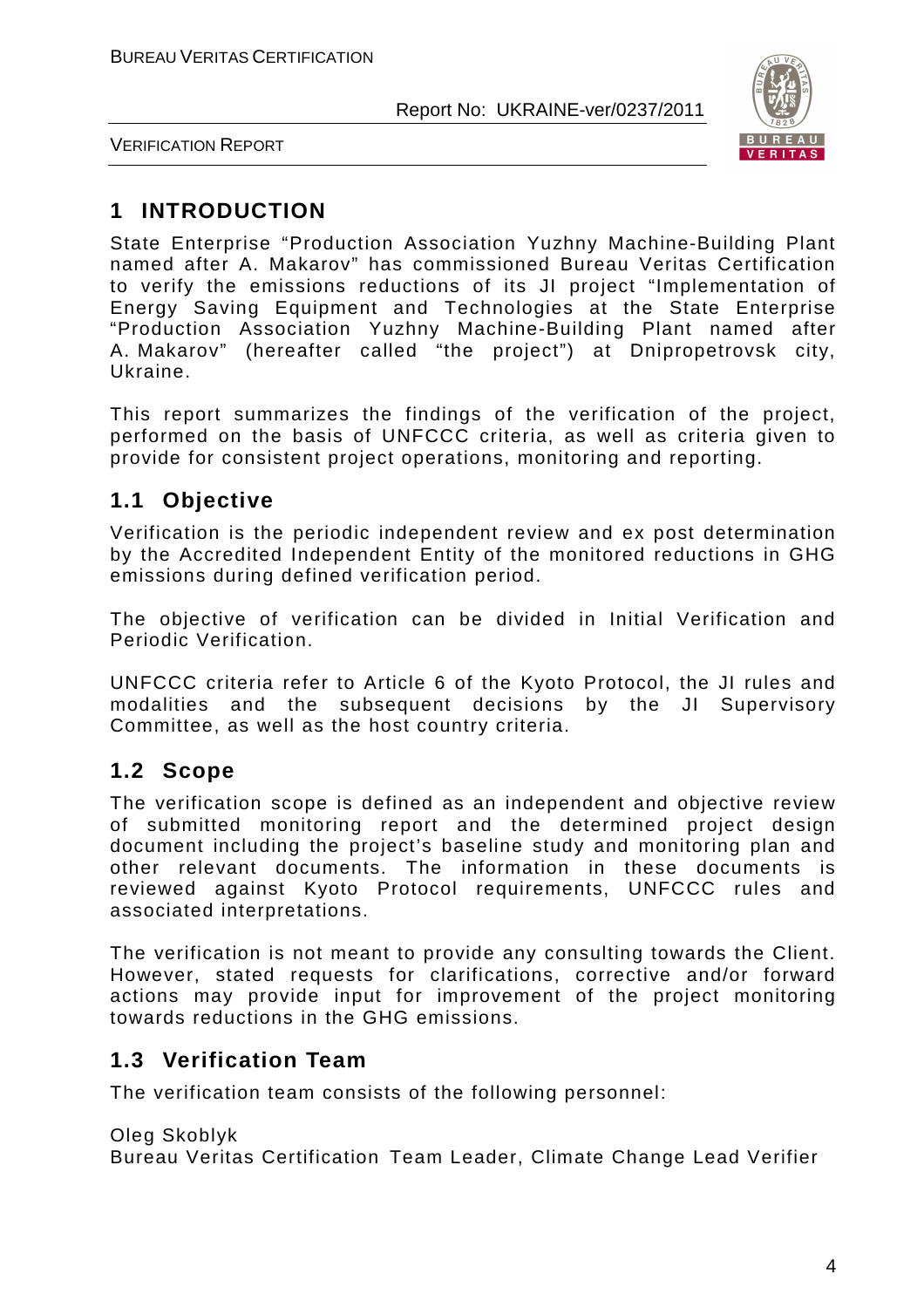

VERIFICATION REPORT

Igor Kachan

Bureau Veritas Certification Team Member, Climate Change Verifier

Olena Manziuk

Bureau Veritas Certification Team Member, Climate Change Verifier

This verification report was reviewed by:

Ivan Sokolov

Bureau Veritas Certification Internal Technical Reviewer

# **2 METHODOLOGY**

The overall verification, from Contract Review to Verification Report & Opinion, was conducted using Bureau Veritas Certification internal procedures.

In order to ensure transparency, a verification protocol was customized for the project, according to the version 01 of the Joint Implementation Determination and Verification Manual, issued by the Joint Implementation Supervisory Committee at its 19 meeting on 04/12/2009. The protocol shows, in a transparent manner, criteria (requirements), means of verification and the results from verifying the identified criteria. The verification protocol serves the following purposes:

- It organizes, details and clarifies the requirements a JI project is expected to meet;
- It ensures a transparent verification process where the verifier will document how a particular requirement has been verified and the result of the verification.

The completed verification protocol is enclosed in Appendix A to this report.

# **2.1 Review of Documents**

The Monitoring Report (MR) submitted by SE "PA Yuzhny Machine-Building Plant named after A. Makarov" and additional background documents related to the project design and baseline, i.e. country Law, Project Design Document (PDD), JI specific approach developed in accordance with Guidance on criteria for baseline setting and monitoring, Host party criteria, Kyoto Protocol, Clarifications on Verification Requirements to be Checked by an Accredited Independent Entity were reviewed.

The verification findings presented in this report relate to the Monitoring Report version 01 dated 07/09/2011, the Monitoring Report version 02 dated 21/09/2011, and project as described in the determined PDD.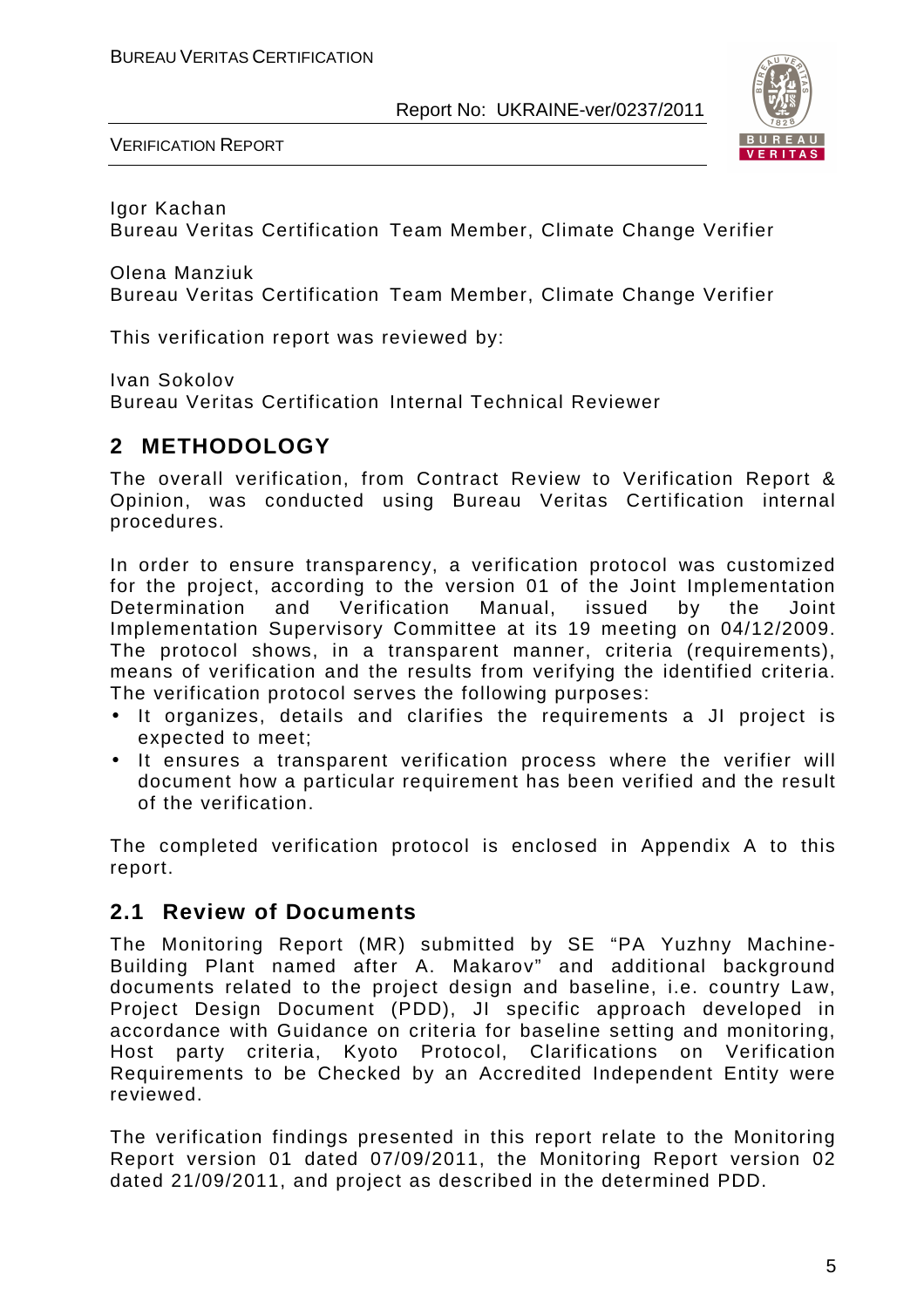

VERIFICATION REPORT

# **2.2 Follow-up Interviews**

On 15/09/2011 Bureau Veritas Certification during site visit performed interviews with project stakeholders to confirm selected information and to resolve issues identified in the document review. Representatives of State Enterprise "Production Association Yuzhny Machine-Building Plant named after A.Makarov" and Institute of Engineering Ecology were interviewed (see section 5 References). The main topics of the interviews are summarized in Table 1 below.

| Interviewed<br>organization                                                                                                           | <b>Interview topics</b>                                                                                                                                                                                                                                                                                                                            |
|---------------------------------------------------------------------------------------------------------------------------------------|----------------------------------------------------------------------------------------------------------------------------------------------------------------------------------------------------------------------------------------------------------------------------------------------------------------------------------------------------|
| <b>State Enterprise</b><br>"Production<br>Association<br><b>Yuzhny Machine-</b><br><b>Building Plant</b><br>named after<br>A.Makarov" | $\triangleright$ Organizational structure<br>Responsibilities and authorities<br>➤<br>Training of personnel<br>⋗<br>Quality management procedures and technology<br>Implementation of equipment (records)<br>➤<br>Metering equipment control<br>➤<br>$\triangleright$ Metering record keeping system, database<br><b>Monitoring procedure</b><br>➤ |
| Institute of<br>Engineering<br>Ecology                                                                                                | $\triangleright$ Baseline methodology<br>Monitoring plan<br>➤<br><b>Monitoring report</b><br>➤<br>Deviations from PDD<br>Emission reduction calculation                                                                                                                                                                                            |

**Table 1 Interview topics** 

# **2.3 Resolution of Clarification, Corrective and Forward Action Requests**

The objective of this phase of the verification is to raise the requests for corrective actions and clarification and any other outstanding issues that needed to be clarified for Bureau Veritas Certification positive conclusion on the GHG emission reduction calculation.

If the Verification Team, in assessing the monitoring report and supporting documents, identifies issues that need to be corrected, clarified or improved with regard to the monitoring requirements, it should raise these issues and inform the project participants of these issues in the form of:

(a) Corrective Action Request (CAR), requesting the project participants to correct a mistake that is not in accordance with the monitoring plan;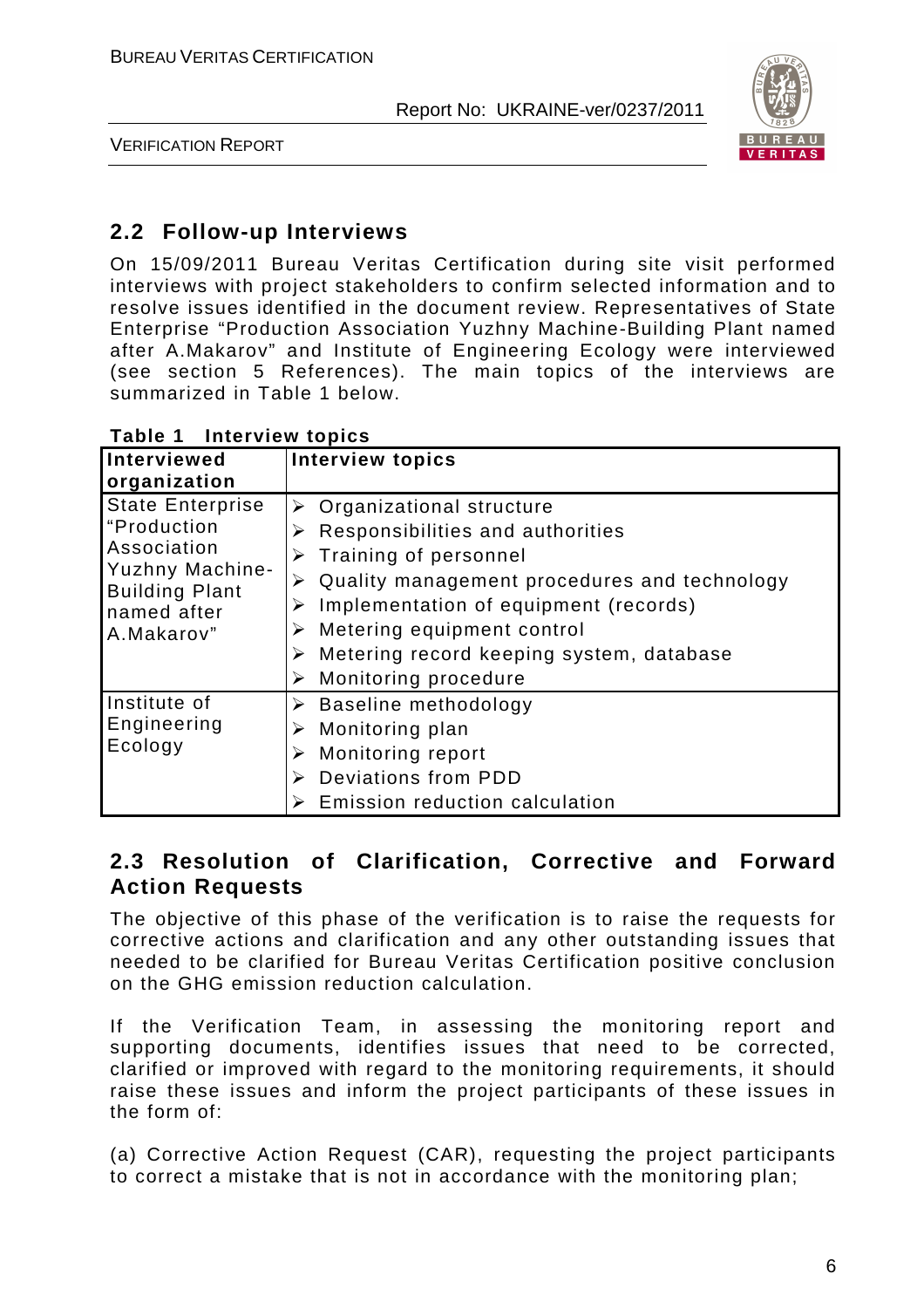

VERIFICATION REPORT

(b) Clarification Request (CL), requesting the project participants to provide additional information for the Verification Team to assess compliance with the monitoring plan;

(c) Forward Action Request (FAR), informing the project participants of an issue, relating to the monitoring that needs to be reviewed during the next verification period.

The Verification Team will make an objective assessment as to whether the actions taken by the project participants, if any, satisfactorily resolve the issues raised, if any, and should conclude its findings of the verification.

To guarantee the transparency of the verification process, the concerns raised are documented in more detail in the verification protocol in Appendix A.

# **3 VERIFICATION CONCLUSIONS**

In the following sections, the conclusions of the verification are stated.

The findings from the desk review of the original monitoring documents and the findings from interviews during the follow up visit are described in the Verification Protocol in Appendix A.

The Clarification Request, Corrective Action Requests and Forward Action Requests are stated, where applicable, in the following sections and are further documented in the Verification Protocol in Appendix A. The verification of the Project resulted in five Corrective Action Requests.

The number between brackets at the end of each section corresponds to the DVM paragraph.

# **3.1 Remaining issues and FARs from previous verifications**

No FARs from previous verifications were raised by verification team. Thus, the following section is not applicable.

# **3.2 Project approval by Parties involved (90-91)**

Written project approval (LoA #2591/23/7 dated 16/09/2011) by the host Party (Ukraine) has been issued by the State Environmental Investment Agency of Ukraine.

Moreover, the Federal Office for the Environment (FOEN, Switzerland) has issued the Letter of Approval #J294-0485 dated 24.01.2011 for this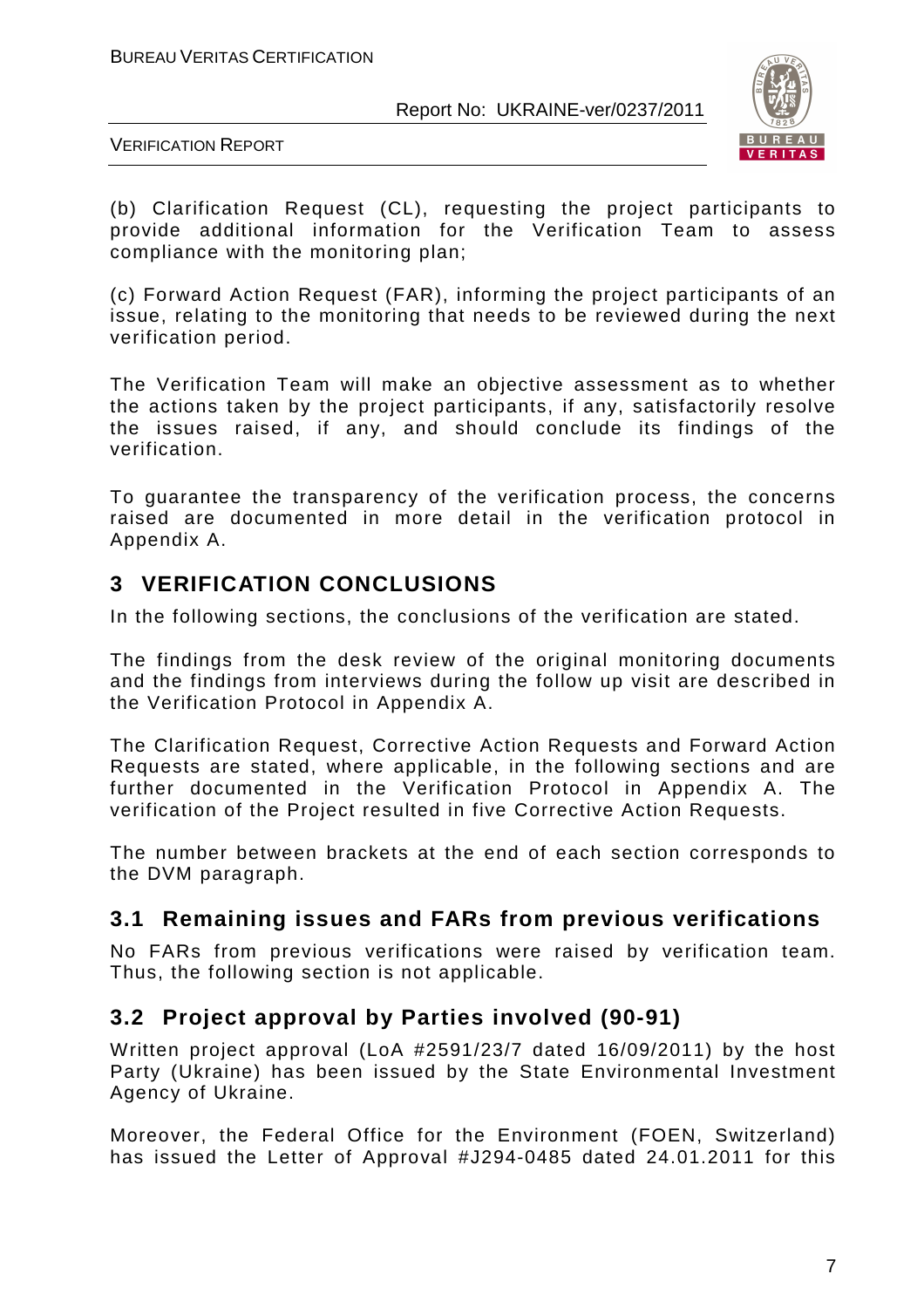

VERIFICATION REPORT

project acting as the Designated National Authority of that Party (refer to the section 5 References of this report).

The abovementioned written approval is unconditional.

The identified areas of concern as to project approval by Parties involved, project participants response and BV Certification's conclusion are described in Appendix A (refer to CAR02 and CAR04).

# **3.3 Project implementation (92-93)**

The JI project "Implementation of Energy Saving Equipment and Technologies at the State Enterprise "Production Association Yuzhny Machine-Building Plant named after A. Makarov" main goal is reduction of fuel (i.e., natural gas) and electricity consumption due to implementation of energy-saving equipment and technologies at the SE "PA Yuzhny Machine-Building Plant named after A. Makarov". Regarded JI project activity will result in decreasing of anthropogenic greenhouse gas emissions, mainly it is  $CO<sub>2</sub>$ .

In addition, modernization of the existing and installation of the new modern boiler, turbine, technological and other equipment will enable to reduce not only GHG but also toxic gases emission in order to improve ecological situation in the center of the densely populated Dnipropetrovsk city, where the State Enterprise "Production Association Yuzhny Machine-Building Plant named after A. Makarov" is located.

According to the documents, the starting date of JI project operation is 11/10/2004. It is the date when the Agreement between State Enterprise «Production Association Yuzhny Machine-Building Plant named after A. Makarov» and the Institute of Engineering Ecology on energetic and ecological survey of the enterprise and development of materials for the project on greenhouse gases emission reduction was signed, and JI project activity has been started to be implemented by the Project Participants.

As a fact, the JI specific approach was used for JI project realization that developed in accordance with Guidance on Criteria for Baseline Setting and Monitoring.

Actually, for considered monitoring period a list of project activity that planned in the PDD was implemented, such as:

- $\square$  some new steam and hot water boilers were installed;
- distribution networks was rehabilitated;
- some new technological equipment were installed;
- □ some electric turbo-compressors,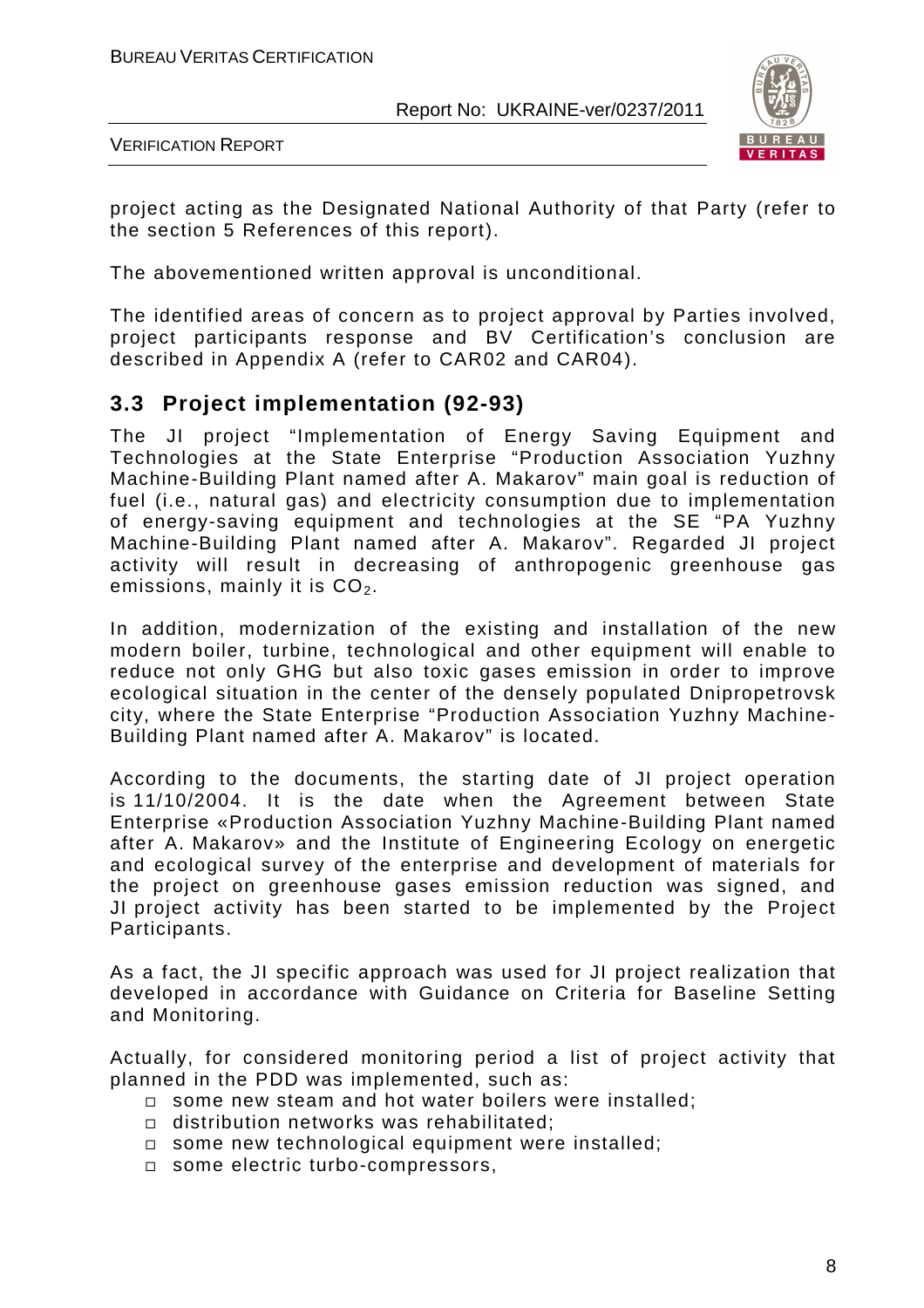



- local electric steam generators, boilers and calorifers were installed;
- $\Box$  high pressure compressors were installed, etc.

In detailed, the boiler-house of the heat-power workshop were closed with load switch to the local electric equipment. Also, "Gardner Denver" H280H-WL high pressure compressor was installed instead of the two high pressure compressors type 2PB-350, and "Gardner Denver" H280H-WL high pressure compressor was installed instead of the high pressure compressor type 402VP-4-400, and steam boiler TP-36 # 9 was dismentled.

On the whole, implementation of the energy saving measures is realized according to the schedule stated in the registered project design document.

As stated in the Monitoring Report, GHG emission reductions were achieved due to the JI project activity implementation, and the amount of the emission reductions (ER) for the monitoring period 01/01/2009 –  $31/12/2009$  is equal 241 007 t  $CO<sub>2</sub>$  equivalent.

Within the regarded monitoring period there are no deviations or revisions to the determined PDD.

#### **3.4 Compliance of the monitoring plan with the monitoring methodology (94-98)**

The monitoring occurred in accordance with the monitoring plan included in the PDD regarding which the determination has been deemed final and is so listed on the UNFCCC JI website. According to the PDD, selection of monitoring approach was made in compliance with "Guidance on criteria for baseline setting and monitoring". The project developer used JI specific approach for establishing the monitoring. Collection of all key parameters required to calculate greenhouse gas emissions is undertaken in compliance with the established practice of the State Enterprise "Production Association Yuzhny Machine-Building Plant named after A. Makarov" to meter fuel, heat, energy, pollutant emissions into the air, and environmental impact assessment.

For calculating the emission reductions key factors, such as natural gas consumption by the enterprise equipment, natural gas consumption for heat energy production for external consumers, natural gas consumption for electricity generation for external and other consumers, natural gas consumption for production of the non-core products, Delivery of natural gas to the external consumers, electricity consumption for production of the aerospace products, average Net Calorific Value of natural gas, carbon emission factor for natural gas, carbon emission factor for JI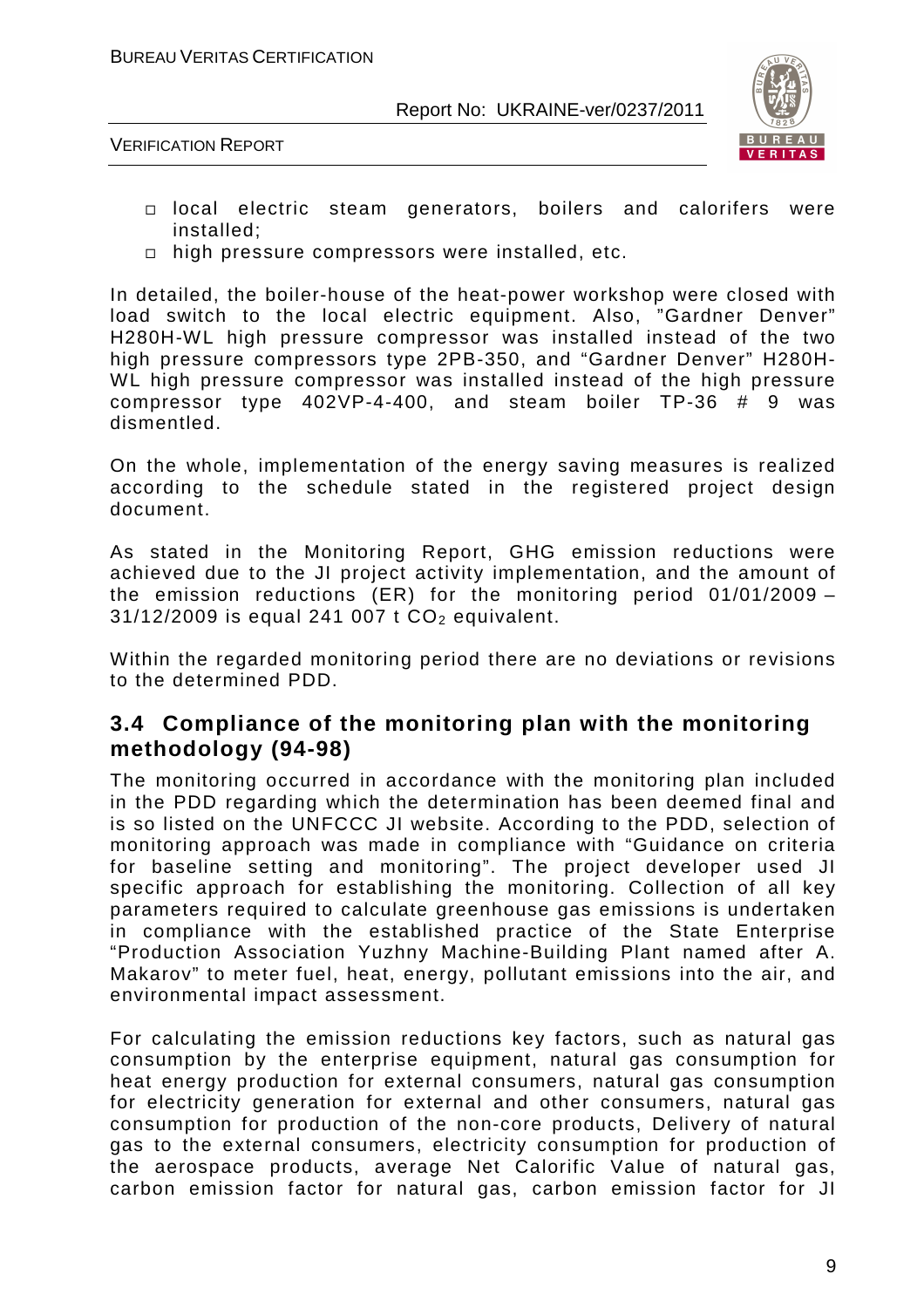

VERIFICATION REPORT

projects reducing electricity consumption, delivery of heat energy for external consumers, gross production output of aerospace products at the enterprise, aerospace products price change index, influencing the baseline emissions and the activity level of the project and the emissions as well as risks associated with the JI project were taken into account, as appropriate.

Data sources used for calculating emission reductions, such as calibrated measurement equipment, the study of standardized emission factors for the Ukrainian electricity grid, IPCC guidelines are clearly identified, reliable and transparent. On site responsible persons register data from the measurement equipments and fixed monitoring data to logbooks. Moreover, there is electronic database of monitoring data. In detail, registration of monitoring data of natural gas consumption and electricity consumption at the enterprise is conducted in accordance with identified procedure of data collection. For example, chief of CHP, chiefs of workshops, chief of compressor station, and chief of metrology department deliver the monitoring records to the main energy engineer. Further the information is transferred to the main specialist of JI project where it is collected before the processing. Next step is Monitoring Report preparation by the specialists of the Institute of Engineer Ecology. In general, all roles and responsibilities connected with JI project at the SE "PE Yuzhny Machine-Building Plant named after A. Makarov" are established in accordance with procedure described in section D "Monitoring plan" of the registered PDD version 07 dated 16/08/2011.

Emission factors, including default emission factors, are selected by carefully balancing accuracy and reasonableness, and appropriately justified of the choice. According to the JI project documents, several emission factors are used for calculation of emission reductions, such as carbon emission factor for natural gas and carbon emission factor for JI projects electricity consumption.

The calculation of emission reductions is based on conservative assumptions and the most plausible scenarios in a transparent manner.

The identified areas of concern as to compliance of the monitoring plan with the monitoring methodology, project participants response and BV Certification's conclusion are described in Appendix A (refer to CAR03 and CAR05).

#### **3.5 Revision of monitoring plan (99-100)**

There are no revisions to the Monitoring Plan of the JI project "Implementation of Energy Saving Equipment and Technologies at the State Enterprise "Production Association Yuzhny Machine-Building Plant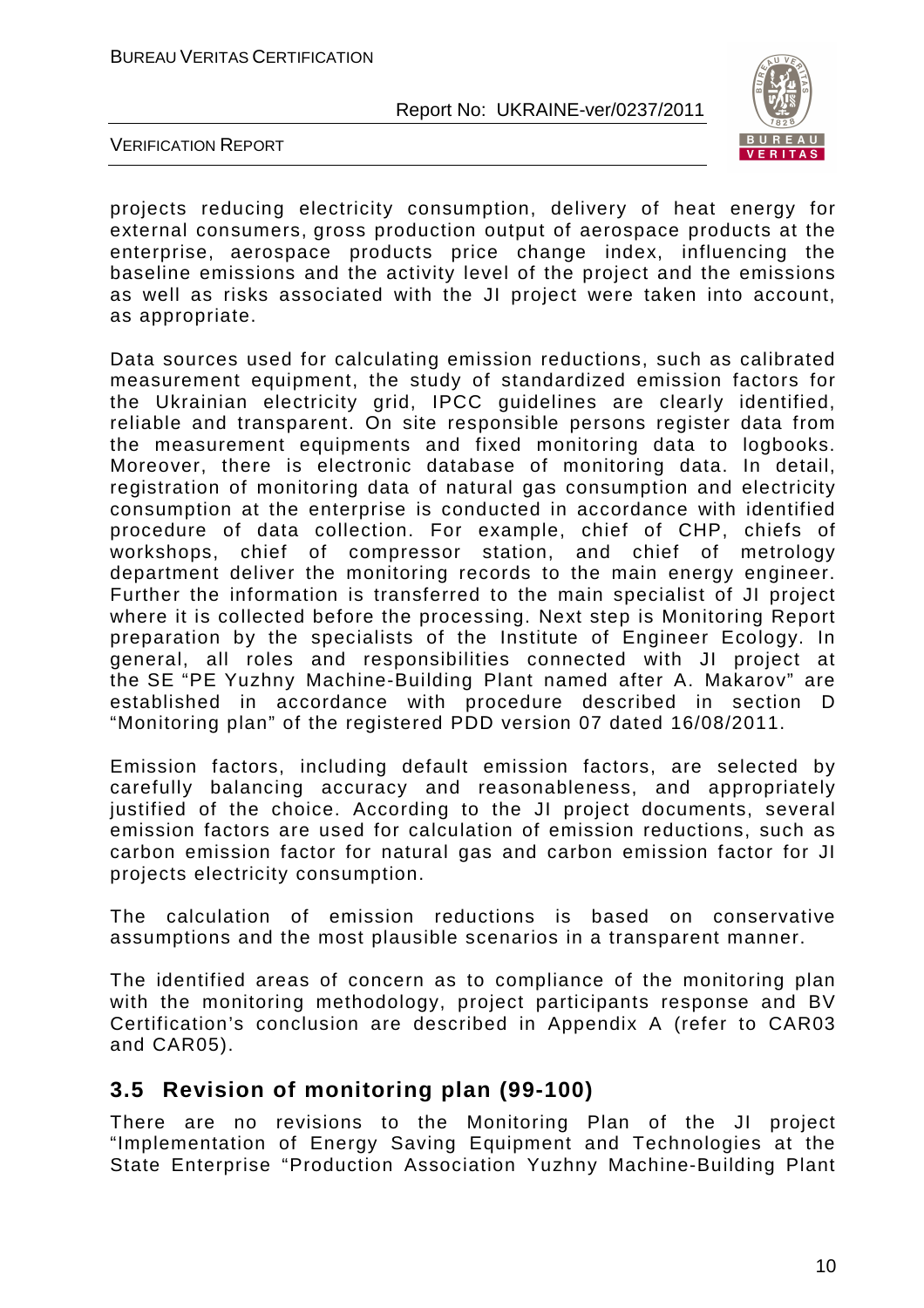

VERIFICATION REPORT

named after A. Makarov". Thus, the section is not applicable for considered monitoring period.

# **3.6 Data management (101)**

As a result of site visit, documents revision, and verification process at all there is concluded that the data and their sources, provided in monitoring report, are clearly identified, reliable and transparent.

The implementation of data collection procedures is in accordance with the monitoring plan, including the quality control and quality assurance procedures. For instance, internal audits and control measures are conducted by the main specialist of the State Enterprise "Production Association Yuzhny Machine-Building Plant named after A. Makarov". These procedures are described in detailed in the registered project design document.

According to the documents on measurement equipments and its calibration certificates, the function of the monitoring equipment, including its calibration status, is in order.

During site visit logbooks were revised, and electronic database was checked and the last one was discovered as reliable and functional. Thus, the evidence and records used for the monitoring are maintained in a traceable manner.

The data collection and management system for the JI project "Implementation of Energy Saving Equipment and Technologies at the State Enterprise "Production Association Yuzhny Machine-Building Plant named after A. Makarov" is in accordance with the registered monitoring plan.

The identified areas of concern as to the data management, project participants response and BV Certification's conclusion are described in Appendix A (refer to CAR01).

#### **3.7 Verification regarding programmes of activities (102- 110)**

Not applicable.

# **4 VERIFICATION OPINION**

Bureau Veritas Certification has performed the second periodic verification of the project "Implementation of Energy Saving Equipment and Technologies at the State Enterprise "Production Association Yuzhny Machine-Building Plant named after A. Makarov" in Dnipropetrovsk city, Ukraine, which applies the JI specific approach developed in accordance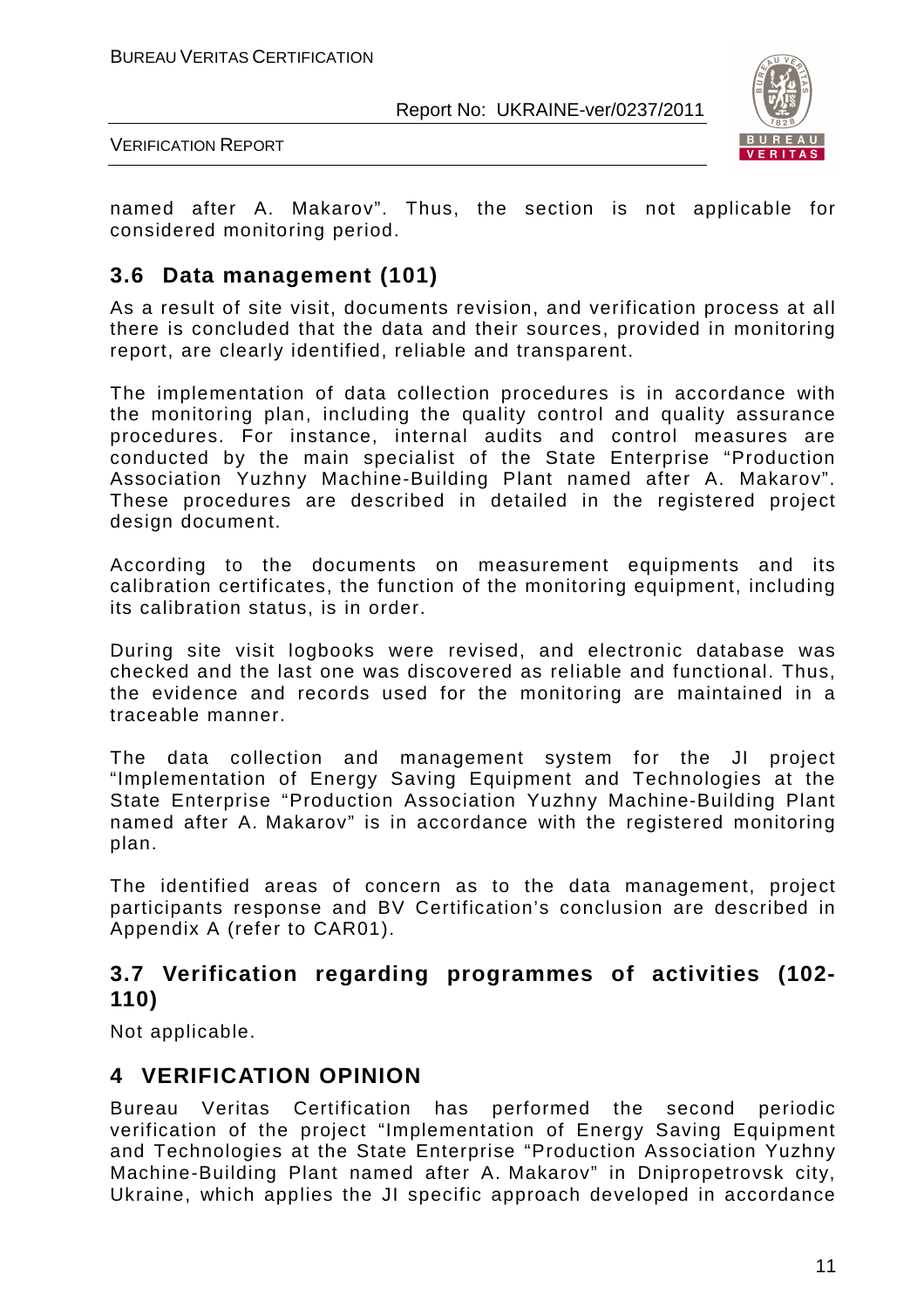

VERIFICATION REPORT

with the Guidance on Criteria for Baseline Setting and Monitoring. The verification was performed on the basis of UNFCCC criteria and host country criteria and also on the criteria given to provide for consistent project operations, monitoring and reporting.

The verification consisted of the following three phases: i) desk review of the project design and the baseline and monitoring plan; ii) follow-up interviews with project stakeholders; iii) resolution of outstanding issues and the issuance of the final verification report and opinion.

The management of the SE "PA Yuzhny Machine-Building Plant named after A. Makarov" is responsible for the preparation of the GHG emissions data and the reported GHG emissions reductions of the project on the basis set out within the project Monitoring and Verification Plan indicated in the final PDD version 07 dated 16/08/2011. The development and maintenance of records and reporting procedures in accordance with that plan, including the calculation and determination of GHG emission reductions from the project, is the responsibility of the management of the project.

Bureau Veritas Certification verified the Project Monitoring Report version 02 dated 21/09/2011 for the reporting period as indicated below. Bureau Veritas Certification confirms that the project is implemented as planned and described in approved project design documents. Installed equipment being essential for generating emission reduction runs reliably and is calibrated appropriately. The monitoring system is in place and the project is generating GHG emission reductions.

Bureau Veritas Certification can confirm that the GHG emission reduction is accurately calculated and is free of material errors, omissions, or misstatements. Our opinion relates to the project's GHG emissions and resulting GHG emissions reductions reported and related to the approved project baseline and monitoring, and its associated documents. Based on the information we have seen and evaluated, we confirm, with a reasonable level of assurance, the following statement:

| Reporting period: From 01/01/2009 to 31/12/2009                             |          |                               |
|-----------------------------------------------------------------------------|----------|-------------------------------|
| Baseline emissions                                                          |          | : 398 770 $t CO2$ equivalents |
| Project emissions                                                           | :157 763 | t CO <sub>2</sub> equivalents |
| Emission Reductions (year 2009) : 241 007 $\pm$ CO <sub>2</sub> equivalents |          |                               |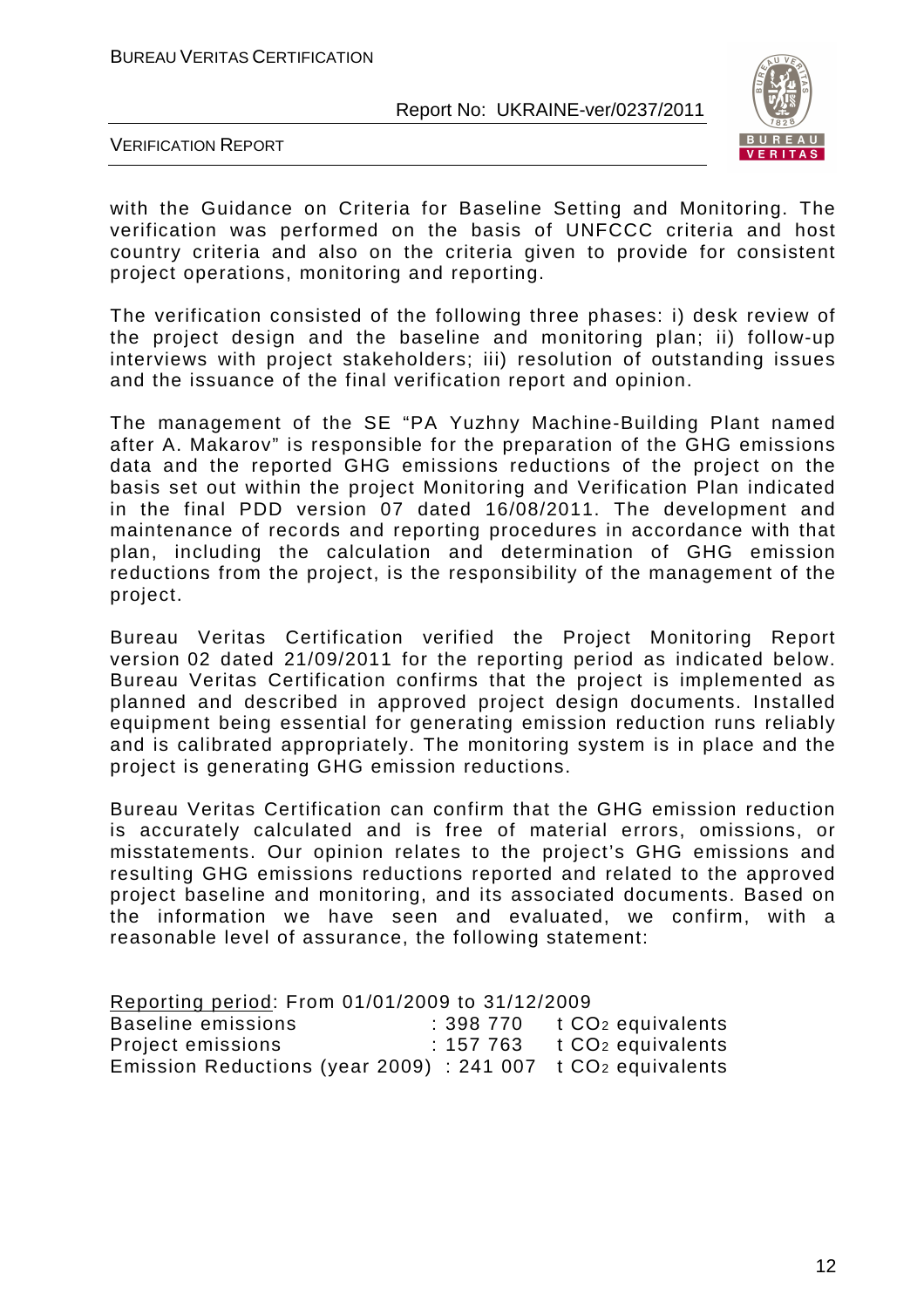

VERIFICATION REPORT

# **5 REFERENCES**

#### **Category 1 Documents:**

Documents provided by State Enterprise "Production Association Yuzhny Machine-Building Plant named after A. Makarov" that relate directly to the GHG components of the project.

- /1/ Project design Document of JI project "Implementation of Energy Saving Equipment and Technologies at the State Enterprise "Production Association Yuzhny Machine-Building Plant named after A. Makarov" version 07 dated 16/08/2011
- /2/ Monitoring report of JI project "Implementation of Energy Saving Equipment and Technologies at the State Enterprise "Production Association Yuzhny Machine-Building Plant named after A. Makarov" for the period 01/01/2009 – 31/12/2009 version 01 dated 07/09/2011
- /3/ Monitoring report of JI project "Implementation of Energy Saving Equipment and Technologies at the State Enterprise "Production Association Yuzhny Machine-Building Plant named after A. Makarov" for the period  $01/01/2009 - 31/12/2009$  version 02 dated 21/09/2011
- /4/ Letter of Approval #2591/23/7 dated 16/09/2011 of the JI project "Implementation of Energy Saving Equipment and Technologies at the State Enterprise "Production Association Yuzhny Machine-Building Plant named after A. Makarov" issued by the State Environmental Investment Agency of Ukraine.
- /5/ Letter of Approval #J294-0485 dated 24/01/2011 of the JI project "Implementation of Energy Saving Equipment and Technologies at the State Enterprise "Production Association Yuzhny Machine-Building Plant named after A. Makarov" issued by the Federal Office for the Environment (FOEN) of Switzerland.

#### **Category 2 Documents:**

Background documents related to the design and/or methodologies employed in the design or other reference documents.

- /1/ Periodic calibration card on device type 22 Ех-М-ДД, serial #702173. The calibration date is of 10/07/2009.
- /2/ Periodic calibration card on device type 22 Ех-М-ДД, serial #5222. The calibration date is of 10/07/2009.
- /3/ Periodic calibration card on device type 22 Ех-М-ДД, serial #702174. The calibration date is of 26/06/2010.
- /4/ Periodic calibration card on device type БПС-24, serial #3263. The calibration date is of 10/07/2010.
- /5/ Periodic calibration card on device type Sapfir, serial #024537. The calibration date is of 10/07/2010.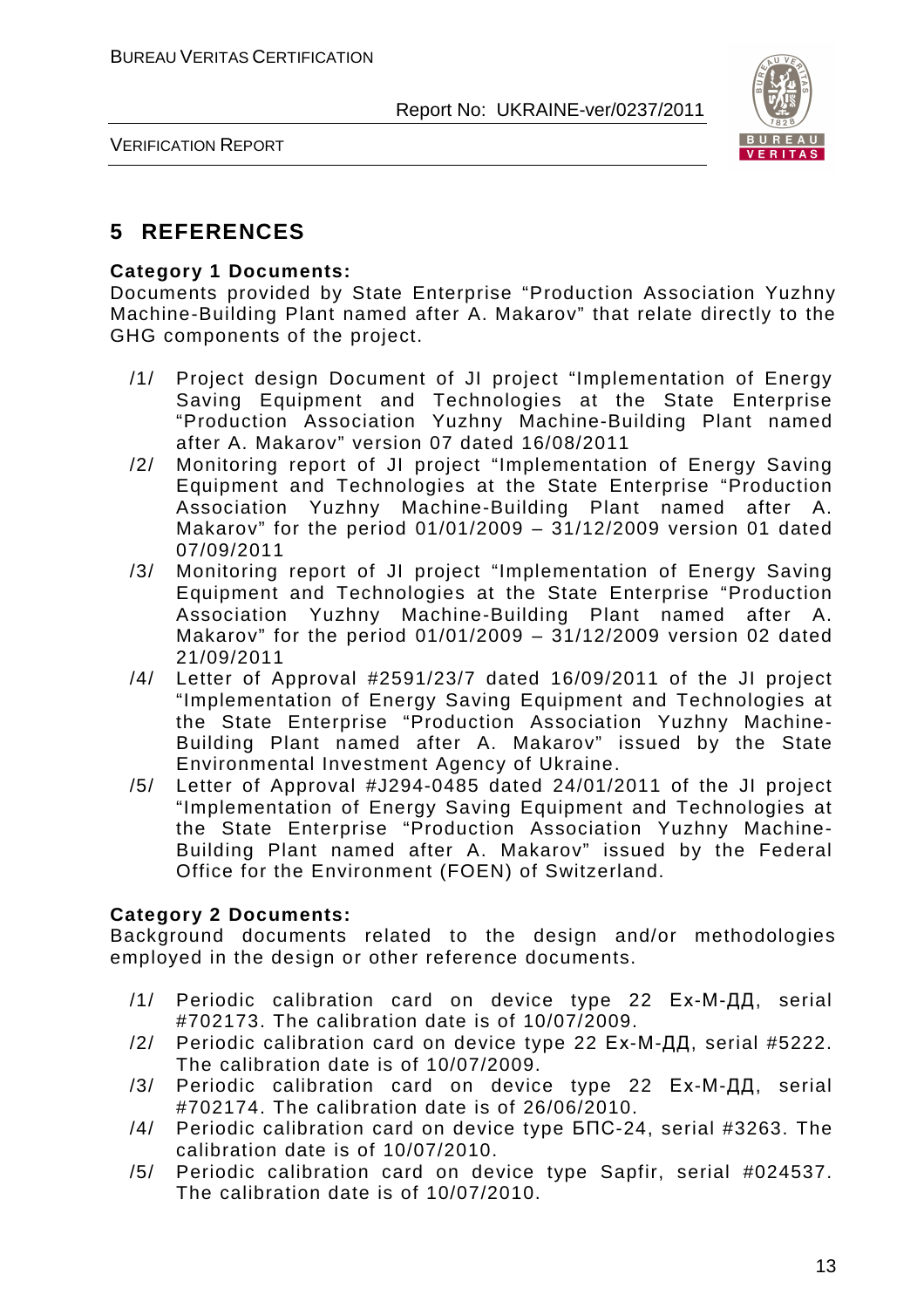

VERIFICATION REPORT

- /6/ Periodic calibration card on device type БПС-24, serial #1800. The calibration date is of 10/07/2010.
- /7/ State calibration certificate on measurement equipment #19- 2/1728-08, type SKU-01, serial #2710259, dated 19/09/2008. Valid till 19/09/2010
- /8/ Photo Flowtech-TM measurement and control unit, serial #1-525 dated 16/03/2009
- /9/ Passport on multiparameter meter type ПМ-3, serial #496 dated 18/03/2009
- /10/ Passport on multiparameter meter type ПМ-3, serial #505 dated 30/03/2009
- /11/ Passport on multiparameter meter type ПМ-3, serial #504 dated 30/03/2009
- /12/ Statement dated 10/02/2010 on acceptance into operation of air compressor type Н280Н-WL «GARDNER DENVER», England, serial #С004143, mounted in compressor building #77, shop #65, complex #308
- /13/ ЭУС 125 ФО data sheet. Ultrasound heat meter type Ergomera-125, serial #027705. Calibration dated 16/08/2007
- /14/ State calibration certificate on measurement equipment #19- 2/1728-08, type SKU-01, serial #2706197, dated 23/07/2008. Valid till 23/07/2010
- /15/ State calibration certificate on measurement equipment #19- 2/1728-08, type SKU-01, serial #2711314, dated 18/07/2008. Valid till 18/07/2010
- /16/ State calibration certificate on measurement equipment #19- 2/1728-08, type SKU-01, serial #2610309, dated 24/07/2008. Valid till 24/07/2010
- /17/ State calibration certificate on measurement equipment #19- 2/1728-08, type SKU-01, serial #2710217, dated 21/07/2008. Valid till 21/07/2010
- /18/ State calibration certificate on measurement equipment #19- 2/1728-08, type SKU-01, serial #2809017, dated 28/07/2008. Valid till 28/07/2010
- /19/ State calibration certificate on measurement equipment #19- 2/1728-08, type SKU-01, serial #2711314, dated 04/08/2004. Valid till 04/08/2006
- /20/ Statement #2009-12 on monthly heat energy delivery from HPP of State Enterprise "Production Association Yuzhny Machine-Building Plant named after A. Makarov" for Teplotrans public utility company for December 2009 according to the agreement #966 dated 27/12/2007
- /21/ Calculation of natural gas consumption used for heat generation by of State Enterprise "Production Association Yuzhny Machine-Building Plant named after A. Makarov" for Teplotrans public utility company in December 2009
- /22/ Statement dated 31/12/2009 on consumed gas and generated heat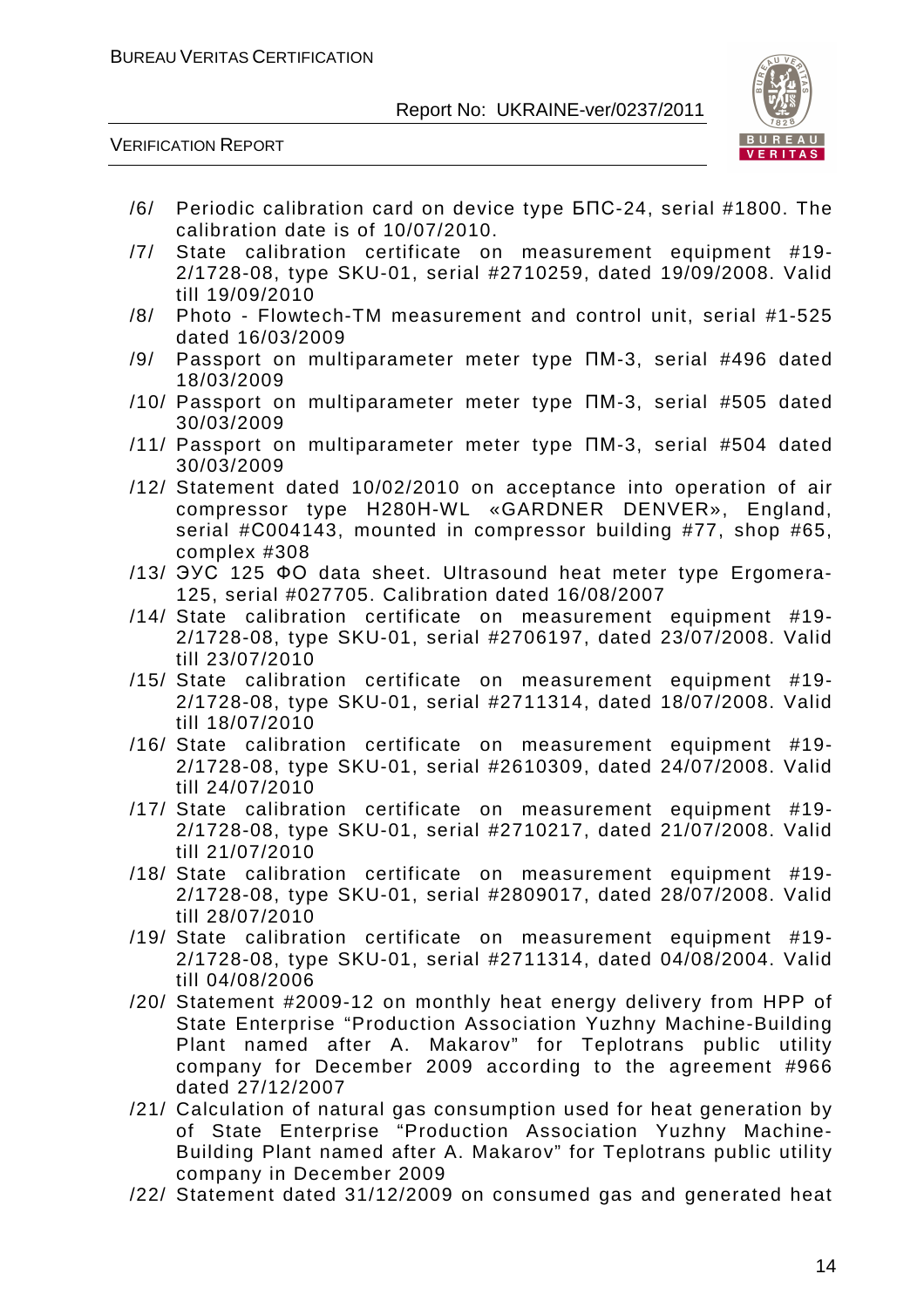

VERIFICATION REPORT

amount delivered to Teplotrans public utility company in December 2009

- /23/ Statement on acceptance-transmitting of energy services dated 31/12/2005 in accordance to the agreement #643 of 01.06.2002
- /24/ Statement on acceptance-transmitting of energy services dated 31/05/2005 in accordance to the agreement #643 of 01.06.2002
- /25/ Statement on acceptance-transmitting of energy services dated 01/03/2005 in accordance to the agreement #643 of 01.06.2002
- /26/ Energy consumption and distribution at State Enterprise "Production Association Yuzhny Machine-Building Plant named after A. Makarov" for every month 2007
- /27/ Periodic calibration card on equipment type ИТ, serial #131460 (shop #67). Calibration date 11/10/2010
- /28/ Periodic calibration card on equipment type САЗУ-ИТ, serial #031018 (shop #67). Calibration date 11/10/2010
- /29/ Periodic calibration card on equipment type ИТ, serial #174257 (shop #67). Calibration date 11/10/2010
- /30/ Periodic calibration card on equipment type САЗУ-ИТ, serial #278640 (shop #67). Calibration date 19/01/2011
- /31/ Periodic calibration card on equipment type САЗУ-ИТ, serial #266878 (shop #67). Calibration date 19/01/2011
- /32/ Periodic calibration card on equipment type САЗУ-И670М, serial #443359 (shop #67). Calibration date 07/09/2010
- /33/ Periodic calibration card on equipment type САЗУ-ИТ, serial #118199 (shop #67). Calibration date 29/11/2010
- /34/ Periodic calibration card on equipment type САЗУ-И670М, serial #435117 (shop #67). Calibration date 25/05/2011
- /35/ Periodic calibration card on equipment type ИТ, serial #279059 (shop #67). Calibration date 16/10/2010
- /36/ Periodic calibration card on equipment type ИТ, serial #76186 (shop #67). Calibration date 16/10/2010
- /37/ Periodic calibration card on equipment type САЗУ-ИТ, serial #174056 (shop #67). Calibration date 10/11/2010
- /38/ Periodic calibration card on equipment type САЗУ- ИЧЗ, serial #154004 (shop #67). Calibration date 11/02/2008
- /39/ Periodic calibration card on equipment type САЗУ-И670М, serial #723831 (shop #67). Calibration date 12/10/2010
- /40/ Periodic calibration card on equipment type САЗУ-ИТ, serial #029535 (shop #67). Calibration date 10/10/2010
- /41/ Periodic calibration card on equipment type ИТ, serial #131765 (shop #67). Calibration date 25/10/2010
- /42/ Periodic calibration card on equipment type САЗУ-ИТ, serial #229264 (shop #67). Calibration date 01/11/2010
- /43/ Periodic calibration card on equipment type САЗУ-И670М, serial #739817 (shop #67). Calibration date 12/10/2010
- /44/ Periodic calibration card on equipment type САЗУ-И670М, serial #521396 (shop #67). Calibration date 07/07/2011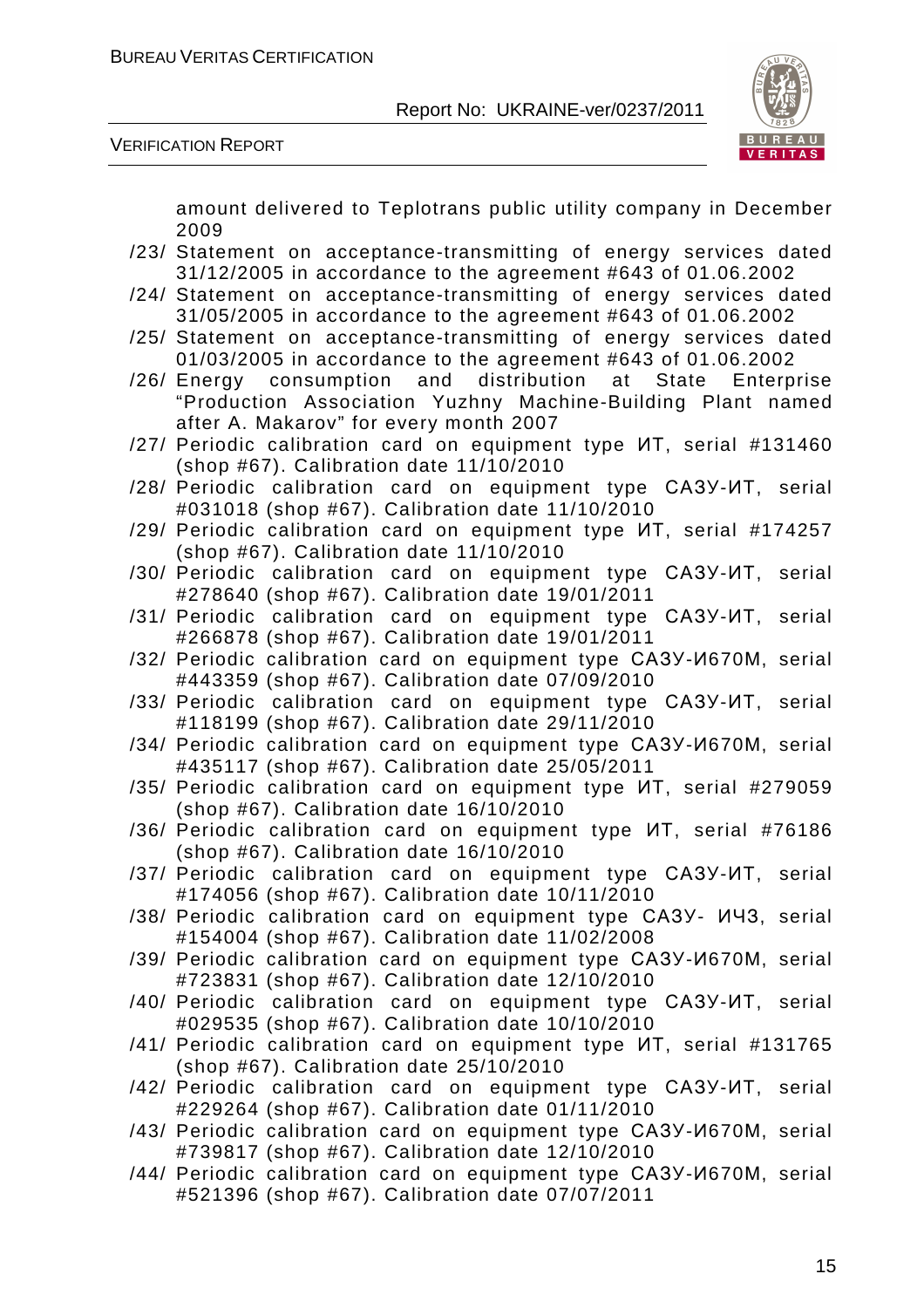

VERIFICATION REPORT

- /45/ Periodic calibration card on equipment type САЗУ-И670М, serial #630841 (shop #67). Calibration date 07/07/2011
- /46/ Periodic calibration card on equipment type САЗУ-И670М, serial #675648 (shop #67). Calibration date 07/07/2011
- /47/ Order #612 dated 28/12/2010 on documents storage needed for monitoring of the JI project "Implementation of Energy Saving Equipment and Technologies at the State Enterprise "Production Association Yuzhny Machine-Building Plant named after A. Makarov"
- /48/ Operation manual. Gas volume corrector type Tandem, serial #1968 dated 29/07/2009. Calibration date 22/07/2011
- /49/ АЧЦА 407251.001ФО data sheet. Ultrasound gas meter type Курс-01, serial #5343 dated 05/08/2009. Calibration date 22/07/2011
- /50/ Certificate on state metrological attestation #19-22/200-0 dated 06/08/2009 on gas volume corrector type Tandem, serial #1968
- /51/ Permit #120039 dated 05/08/1998 on stationary sources air pollution at the State Enterprise "Production Association Yuzhny Machine-Building Plant named after A. Makarov". Valid till 31/12/1999
- /52/ Statements and notes issued by the Dnipropetrovsk region State Environmental Protection Office as of 2004, 2007, 2008
- /53/ Form 2-TP (the air). Report of the air protection for 2005
- /54/ Form 2-TP (the air). Report of the air protection for 2006
- /55/ Form 2-TP (the air). Report of the air protection for 2007
- /56/ Form 2-TP (the air). Report of the air protection for 2008
- /57/ Form 2-TP (the air). Report of the air protection for 2009
- /58/ Form 2-TP (the air). Report of the air protection for 2010
- /59/ Form 2-TP (the air). Report of the air protection for the first quarter and second quarter 2011
- /60/ Passport on natural gas physical and chemical characteristics for every month of the 1 and 2 quarters of 2011
- /61/ Passport on natural gas physical and chemical characteristics for every month of 2010
- /62/ Passport on natural gas physical and chemical characteristics for every month of 2009
- /63/ Passport on natural gas physical and chemical characteristics for every month of 2008
- /64/ Passport on natural gas physical and chemical characteristics for every month of 2007
- /65/ Passport on natural gas physical and chemical characteristics for every month of 2006
- /66/ Passport on natural gas physical and chemical characteristics for every month of 2005
- /67/ Passport on measuring devices oа environmental characteristics measurement, serial #506, #3219. Calibration date 10/08/2010
- /68/ Acceptance certificate on ultrasound heat meter type Ergomera-125, serial #162509. Calibration dated 03/09/2009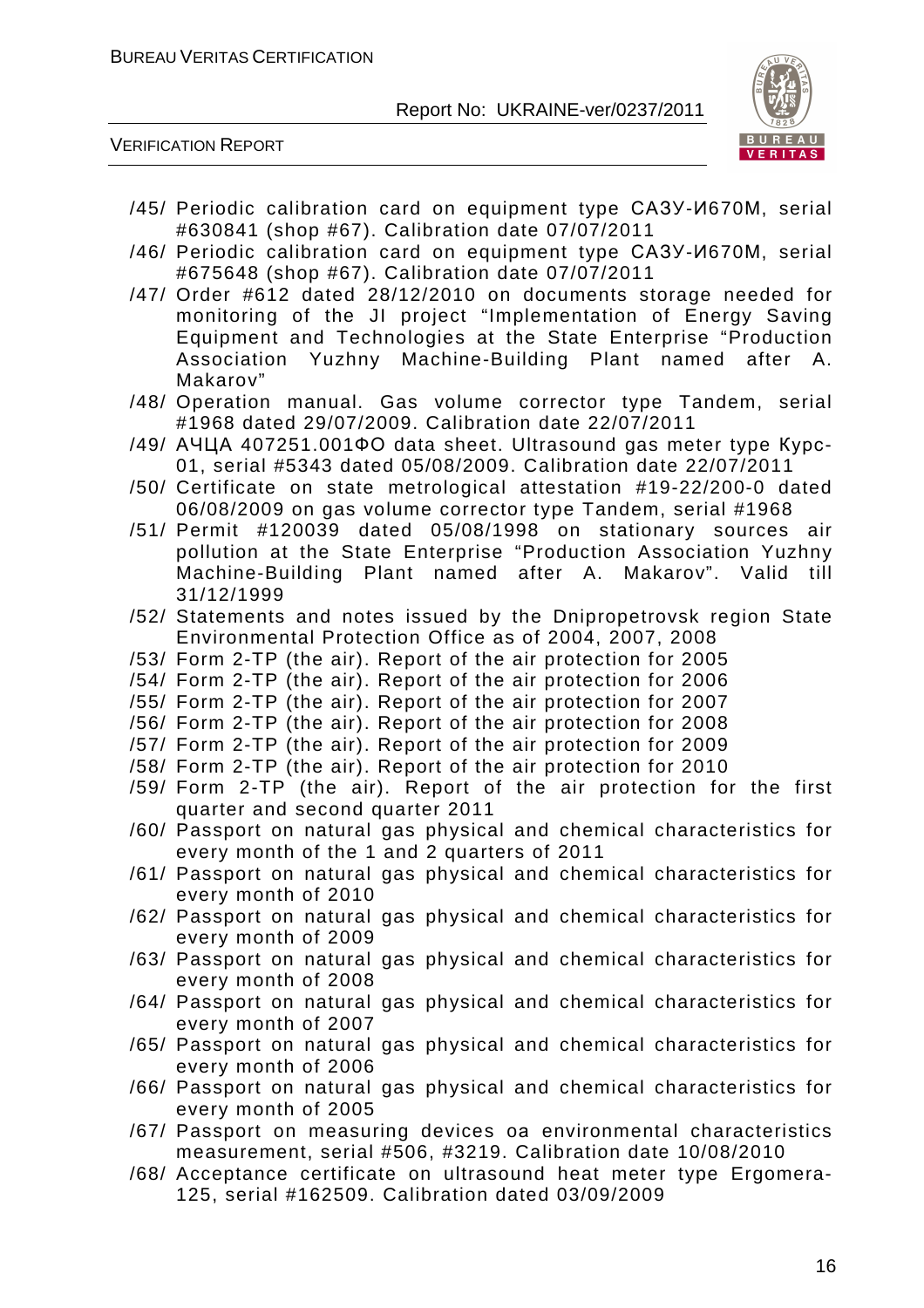VERIFICATION REPORT



- /69/ Acceptance certificate on ultrasound heat meter type Ergomera-125, serial #207810. Calibration dated 14/10/2010
- /70/ Electric data base on gas distribution at the State Enterprise "Production Association Yuzhny Machine-Building Plant named after A. Makarov"
- /71/ Statement on natural gas acceptance-transmitting for every month in 2005, 2006, 2007, 2008, 2009, 2010 and 1-2 quarters of 2011
- /72/ Statement on energy consumption for every month in 2005, 2006, 2007, 2008, 2009, 2010 and 1-2 quarters of 2011
- /73/ Explanatory notes to the financial report for 2005-2010 and 1-2 quarters 2011
- /74/ Photo power meter
- /75/ Photo Flowtech measurement unit
- /76/ Photo new boiler unit of boiler #9

#### **Persons interviewed:**

List persons interviewed during the verification or persons that contributed with other information that are not included in the documents listed above.

- /1/ Muhailo Korobov chief power engineer of SE "PA Yuzhny Machine-Building Plant named after A. Makarov"
- /2/ Larysa Kovika chief of environmental bureau at SE "PA Yuzhny Machine-Building Plant named after A. Makarov"
- /3/ Oleksandr Nikolaenko executive director EPC "Yuzhmashenergo"
- /4/ Iakiv Tahterin chief specialist of SE "PA Yuzhny Machine-
- Building Plant named after A. Makarov"
- /5/ Anatolij Lobashov chief metrologist of SE "PA Yuzhny Machine-Building Plant named after A. Makarov"
- /6/ Vladyslav Dogonov head of TPP at SE "PA Yuzhny Machine-Building Plant named after A. Makarov"
- /7/ Iuriy Pashchenko deputy of director general of SE "PA Yuzhny Machine-Building Plant named after A. Makarov"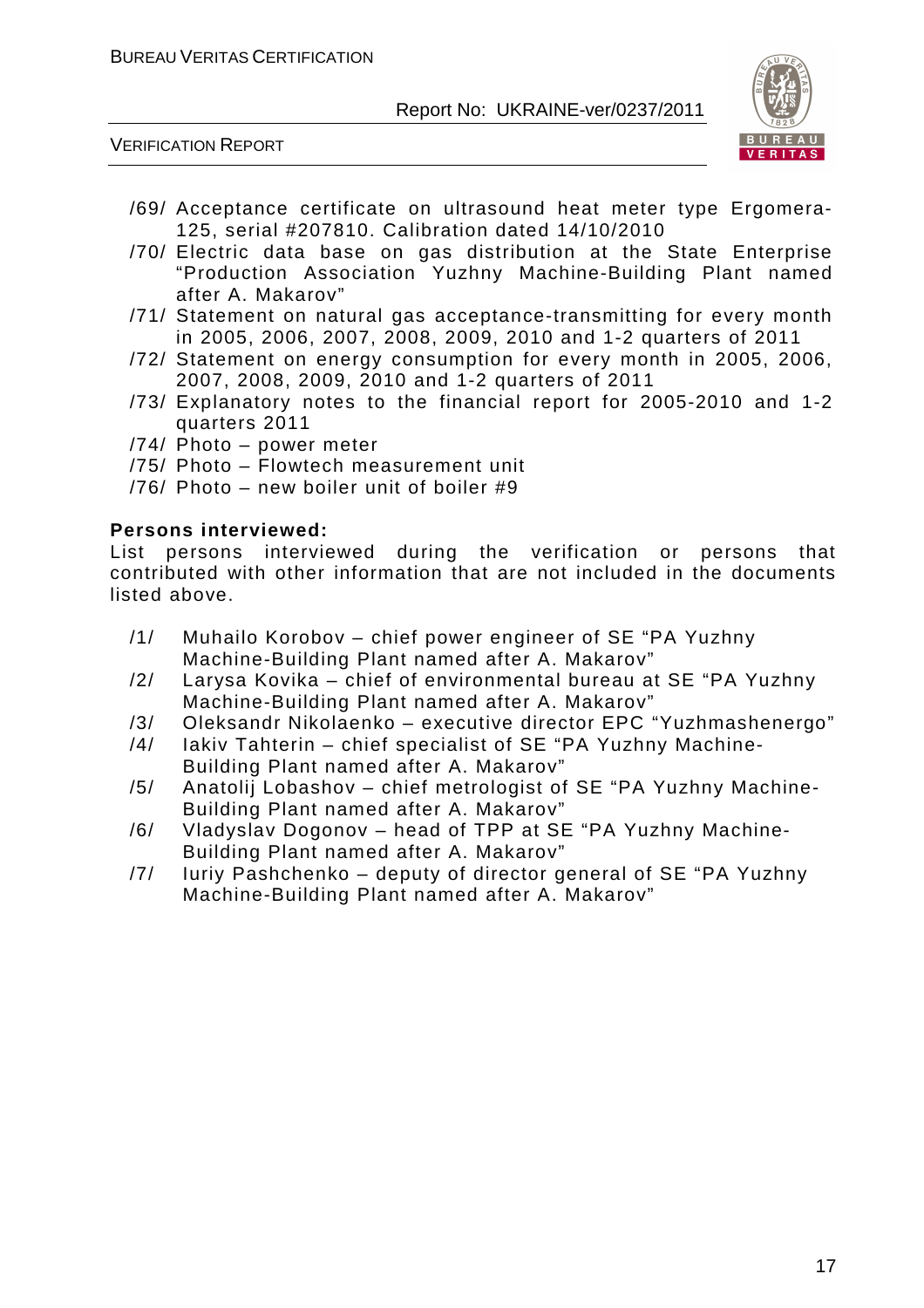

#### VERIFICATION REPORT

# APPENDIX A: JOINT IMPLEMENTATION PROJECT VERIFICATION PROTOCOL

#### **Table 1 Check list for verification, according to the JOINT IMPLEMENTATION DETERMINATION AND VERIFICATION MANUAL (Version 01)**

| <b>DVM</b> | <b>Check Item</b>                                                                                                                                                                                                                                                                        | Initial finding                                                                                                                                                                                                                                                                                                                                                                                                                                                                                                                                                                                                                                 | <b>Draft</b>      | <b>Final</b>    |
|------------|------------------------------------------------------------------------------------------------------------------------------------------------------------------------------------------------------------------------------------------------------------------------------------------|-------------------------------------------------------------------------------------------------------------------------------------------------------------------------------------------------------------------------------------------------------------------------------------------------------------------------------------------------------------------------------------------------------------------------------------------------------------------------------------------------------------------------------------------------------------------------------------------------------------------------------------------------|-------------------|-----------------|
| Paragr     |                                                                                                                                                                                                                                                                                          |                                                                                                                                                                                                                                                                                                                                                                                                                                                                                                                                                                                                                                                 | <b>Conclusi</b>   | <b>Conclusi</b> |
| aph        |                                                                                                                                                                                                                                                                                          |                                                                                                                                                                                                                                                                                                                                                                                                                                                                                                                                                                                                                                                 | on                | on              |
|            | <b>Project approvals by Parties involved</b>                                                                                                                                                                                                                                             |                                                                                                                                                                                                                                                                                                                                                                                                                                                                                                                                                                                                                                                 |                   |                 |
| 90         | Has the DFPs of at least one<br>Party involved, other than the<br>host Party, issued a written<br>project approval when submitting<br>the first verification report to the $ $<br>secretariat for publication in<br>accordance with paragraph 38 of<br>the JI guidelines, at the latest? | All Parties involved in the JI project issued<br>written project approvals. Namely, the<br>State Environmental Investment Agency of<br>Ukraine has issued the Letter of Approval<br>#2591/23/7 dated 16/09/2011 of the JI<br>project "Implementation of Energy Saving<br>Equipment and Technologies at the State<br><b>Enterprise "Production Association Yuzhny</b><br>Machine-Building Plant named after A.<br>Makarov"; and the Federal Office for the<br>Environment (FOEN), Switzerland (Party<br>B), has issued the Letter of Approval for<br>this project No. J294-0485<br>dated<br>24.01.2011.<br>Corrective Action Request 02 (CAR02). | CAR <sub>02</sub> | OK.             |
|            |                                                                                                                                                                                                                                                                                          | Please, provide Letters of Approvals from<br>Parties involved in the project.                                                                                                                                                                                                                                                                                                                                                                                                                                                                                                                                                                   |                   |                 |
|            |                                                                                                                                                                                                                                                                                          | Corrective Action Request 04 (CAR04).                                                                                                                                                                                                                                                                                                                                                                                                                                                                                                                                                                                                           | CAR04             | OK.             |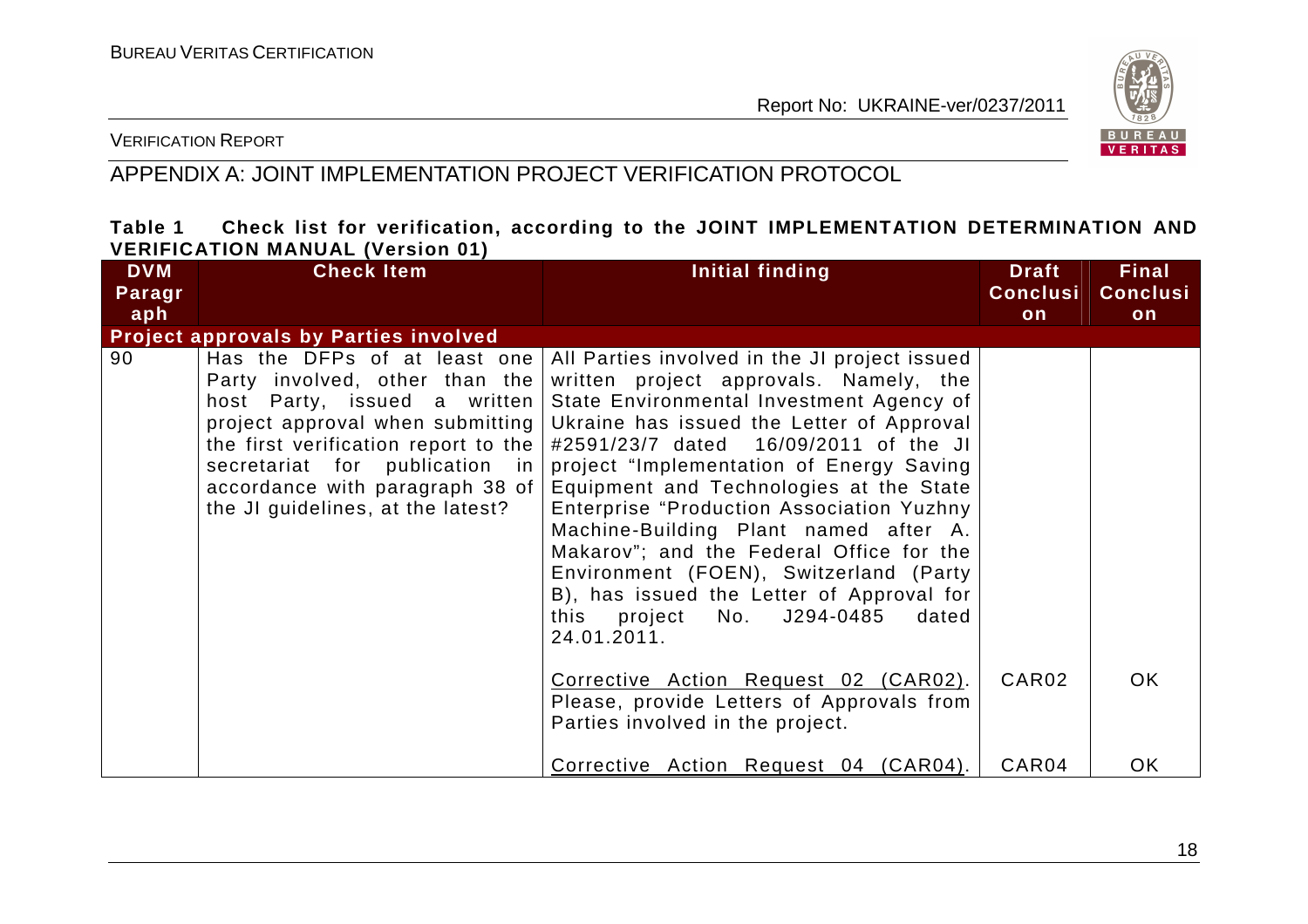

| <b>VERIFICATION REPORT</b>  |                                                                                                                                                                                         |                                                                                                                                                                                                                                                                                                                                                                                                                                                                                                                                                                                 |                                       | BUREAU<br>VERITAS                     |
|-----------------------------|-----------------------------------------------------------------------------------------------------------------------------------------------------------------------------------------|---------------------------------------------------------------------------------------------------------------------------------------------------------------------------------------------------------------------------------------------------------------------------------------------------------------------------------------------------------------------------------------------------------------------------------------------------------------------------------------------------------------------------------------------------------------------------------|---------------------------------------|---------------------------------------|
| <b>DVM</b><br>Paragr<br>aph | <b>Check Item</b>                                                                                                                                                                       | Initial finding                                                                                                                                                                                                                                                                                                                                                                                                                                                                                                                                                                 | <b>Draft</b><br><b>Conclusi</b><br>on | <b>Final</b><br><b>Conclusi</b><br>on |
|                             |                                                                                                                                                                                         | Section A.7 of the MR version 01 includes<br>information of written approvals of the<br>regarded JI project, but this information<br>does not concern to the indicated section.<br>Please, provide the information about<br>LoAs from Parties involved in the project<br>in section A.2.                                                                                                                                                                                                                                                                                        |                                       |                                       |
| 91                          | all<br>the<br>written<br>project  <br>Are<br>approvals by Parties<br>unconditional?                                                                                                     | All LoAs of regarded JI project are<br>involved   unconditional.                                                                                                                                                                                                                                                                                                                                                                                                                                                                                                                | <b>OK</b>                             | <b>OK</b>                             |
|                             | <b>Project implementation</b>                                                                                                                                                           |                                                                                                                                                                                                                                                                                                                                                                                                                                                                                                                                                                                 |                                       |                                       |
| 92                          | Has<br>the<br>project<br>implemented in accordance with  <br>the PDD regarding which the<br>determination has been deemed<br>final and is so listed on the<br><b>UNFCCC JI website?</b> | been   As a result of the verification process, the  <br>JI project is implemented in accordance<br>with the PDD version 07 which has been<br>deemed final.<br>As a matter of fact, implementation of the<br>energy saving measures is realized mainly<br>according to project schedule.<br>Based on the provided documents and<br>results of the site visit, the JI project is<br>generation emission reductions<br>since<br>01/01/2005.<br>In the Monitoring Rerort version 02 stated<br>that the achieved amount of emission<br>reduction<br>for the<br>monitoring<br>period | OK.                                   | <b>OK</b>                             |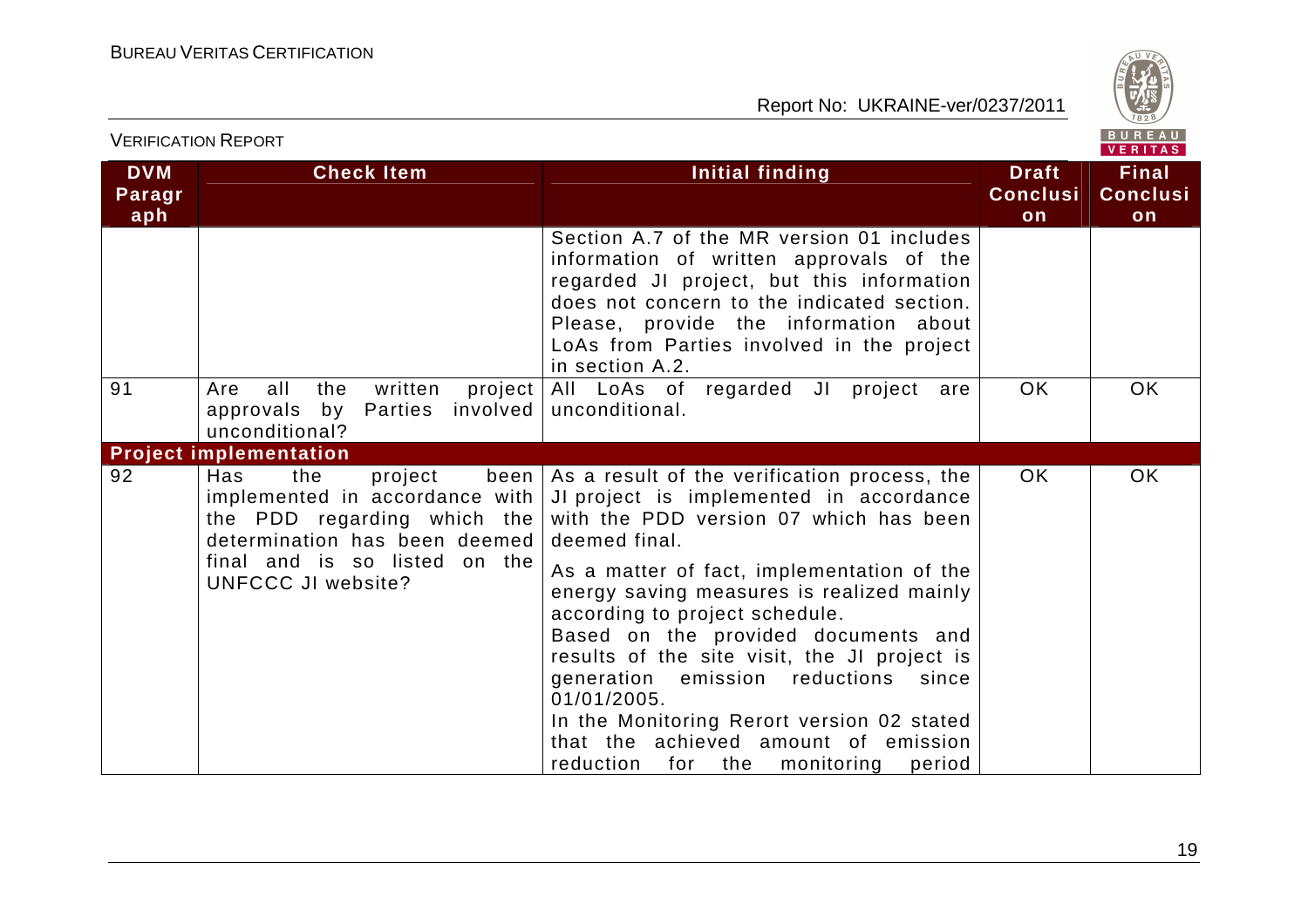

| <b>VERIFICATION REPORT</b>  |                                                                                                                                                                                                             |                                                                                                                                                                                                                                                                                                                                                                                                                                                                   | BUREAU<br>VERITAS                     |                                       |
|-----------------------------|-------------------------------------------------------------------------------------------------------------------------------------------------------------------------------------------------------------|-------------------------------------------------------------------------------------------------------------------------------------------------------------------------------------------------------------------------------------------------------------------------------------------------------------------------------------------------------------------------------------------------------------------------------------------------------------------|---------------------------------------|---------------------------------------|
| <b>DVM</b><br>Paragr<br>aph | <b>Check Item</b>                                                                                                                                                                                           | Initial finding                                                                                                                                                                                                                                                                                                                                                                                                                                                   | <b>Draft</b><br><b>Conclusi</b><br>on | <b>Final</b><br><b>Conclusi</b><br>on |
|                             |                                                                                                                                                                                                             | 01/01/2009 - 31/12/2009 is 241 007 t $CO2$<br>equivalent.<br>On the whole, the JI project activities are<br>conducted according to the Project Design<br>Documents.<br>There are no deviations or revisions to the<br>determined PDD.                                                                                                                                                                                                                             |                                       |                                       |
| 93                          | What is the status of operation of<br>the project during the monitoring<br>period?                                                                                                                          | Monitoring report indicated the current<br>status<br>of<br>the<br>project<br>activity<br>Based<br>implementation.<br>on<br>provided<br>materials, there is known that all project<br>equipments were operational<br>in the<br>reporting period and generating emission<br>reductions. Also, refer to section 92<br>above.                                                                                                                                         | <b>OK</b>                             | OK                                    |
| 94                          | <b>Compliance with monitoring plan</b><br>accordance with the monitoring<br>PDD<br>plan<br>included<br>in<br>the<br>which<br>regarding<br>the<br>final and is so listed on the<br><b>UNFCCC JI website?</b> | Did the monitoring occur in The monitoring procedure at $SE$ "PA<br>Yuzhny Machine-Building Plant named<br>after A. Makarov" is strictly following the<br>monitoring plan included in the PDD<br>determination has been deemed version $07$ dated $16/08/2011$ regarding<br>which the determination has been deemed<br>final.<br>Data used for calculation of emissions<br>reduction<br>based<br>information<br>that<br>on<br>confirmed by SE "PA Yuzhny Machine- | <b>OK</b>                             | <b>OK</b>                             |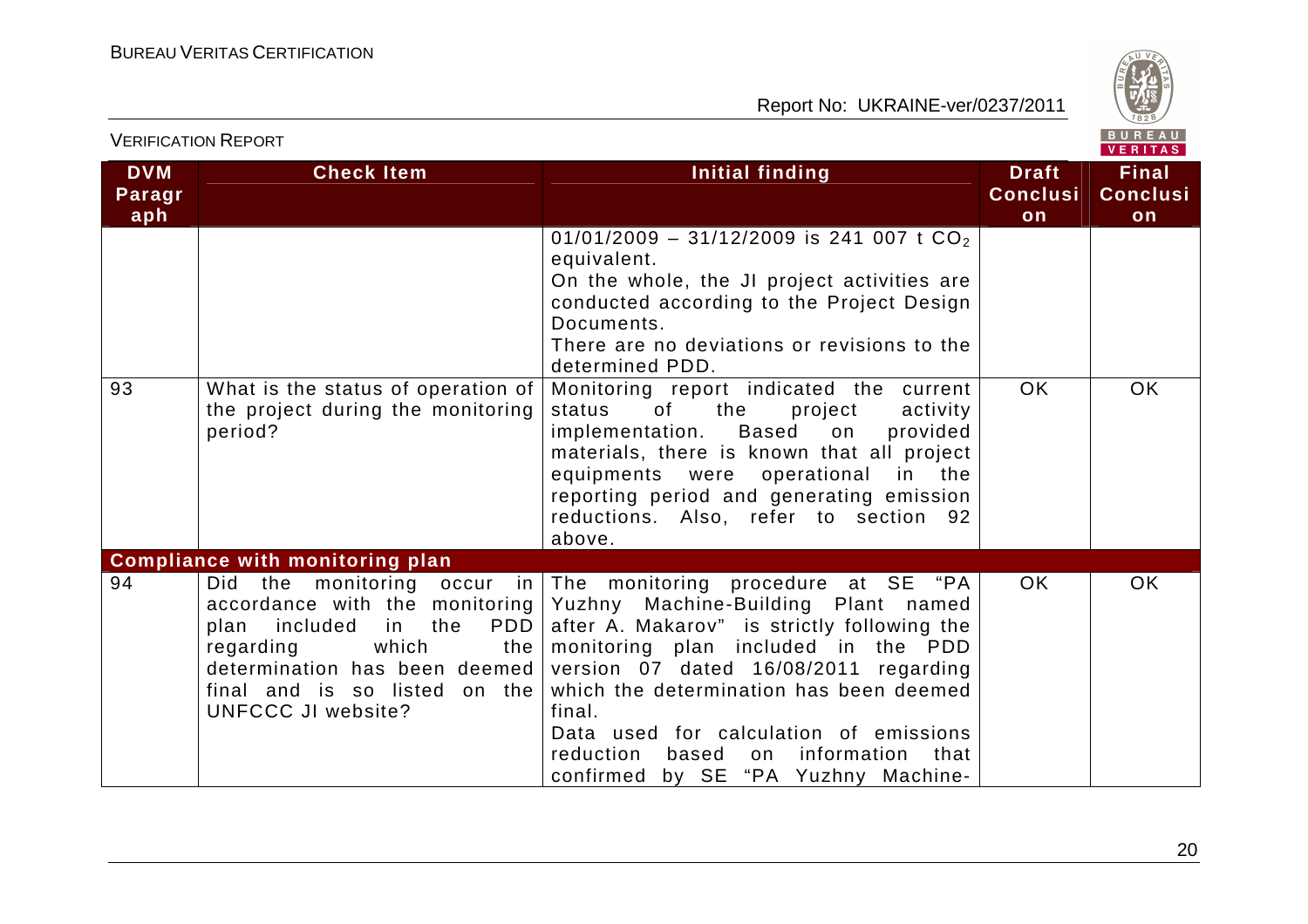

# VERIFICATION REPORT

| <b>DVM</b><br>Paragr<br>aph | <b>Check Item</b>                                                                                                                                                                                                                                                                                                                                                                   | <b>Initial finding</b>                                                                                                                                                                                                                                                                                                                                                                                                                                                                                                                                                                                                                                                                                                                                                                                                                                                                                                                                                                                                        | <b>Draft</b><br><b>Conclusi</b><br>on | <b>Final</b><br><b>Conclusi</b><br>on |
|-----------------------------|-------------------------------------------------------------------------------------------------------------------------------------------------------------------------------------------------------------------------------------------------------------------------------------------------------------------------------------------------------------------------------------|-------------------------------------------------------------------------------------------------------------------------------------------------------------------------------------------------------------------------------------------------------------------------------------------------------------------------------------------------------------------------------------------------------------------------------------------------------------------------------------------------------------------------------------------------------------------------------------------------------------------------------------------------------------------------------------------------------------------------------------------------------------------------------------------------------------------------------------------------------------------------------------------------------------------------------------------------------------------------------------------------------------------------------|---------------------------------------|---------------------------------------|
|                             |                                                                                                                                                                                                                                                                                                                                                                                     | Building Plant named after A. Makarov"<br>documents.                                                                                                                                                                                                                                                                                                                                                                                                                                                                                                                                                                                                                                                                                                                                                                                                                                                                                                                                                                          |                                       |                                       |
| 95(a)                       | the emission<br>calculating<br>For<br>reductions or enhancements of<br>net removals, were key factors,<br>e.g. those listed in 23 (b) (i)-(vii)<br>above, influencing the baseline<br>emissions or net removals and<br>the activity level of the project<br>and the emissions or removals as<br>well as risks associated with the<br>project taken into account, as<br>appropriate? | According to reviewed information, there<br>are taken into account key factors (such<br>as emission factor of the natural gas<br>consumption and carbon emission factor<br>for the JI project reducing electricity<br>etc.),<br>consumption,<br>natural<br>gas<br>consumption by the enterprise equipment,<br>natural gas consumption for heat energy<br>production for external consumers, natural<br>gas consumption for electricity generation<br>for external and other consumers, delivery<br>of natural gas to the external consumers,<br>electricity consumption by the enterprise<br>equipment for production of the aerospace<br>products, delivery of heat energy for<br>external consumers, gross production<br>output of aerospace products at the<br>enterprise, average Net Calorific Value of<br>natural gas, and other risks associated<br>with the implementation of the project<br>activity that can influence to the baseline<br>project emission, and emission<br>and<br>reduction due to the JI project. | OK.                                   | OK                                    |
| 95(b)                       | Are<br>data<br>for $\vert$<br>sources<br>used                                                                                                                                                                                                                                                                                                                                       | Data sources used for calculating emission                                                                                                                                                                                                                                                                                                                                                                                                                                                                                                                                                                                                                                                                                                                                                                                                                                                                                                                                                                                    |                                       |                                       |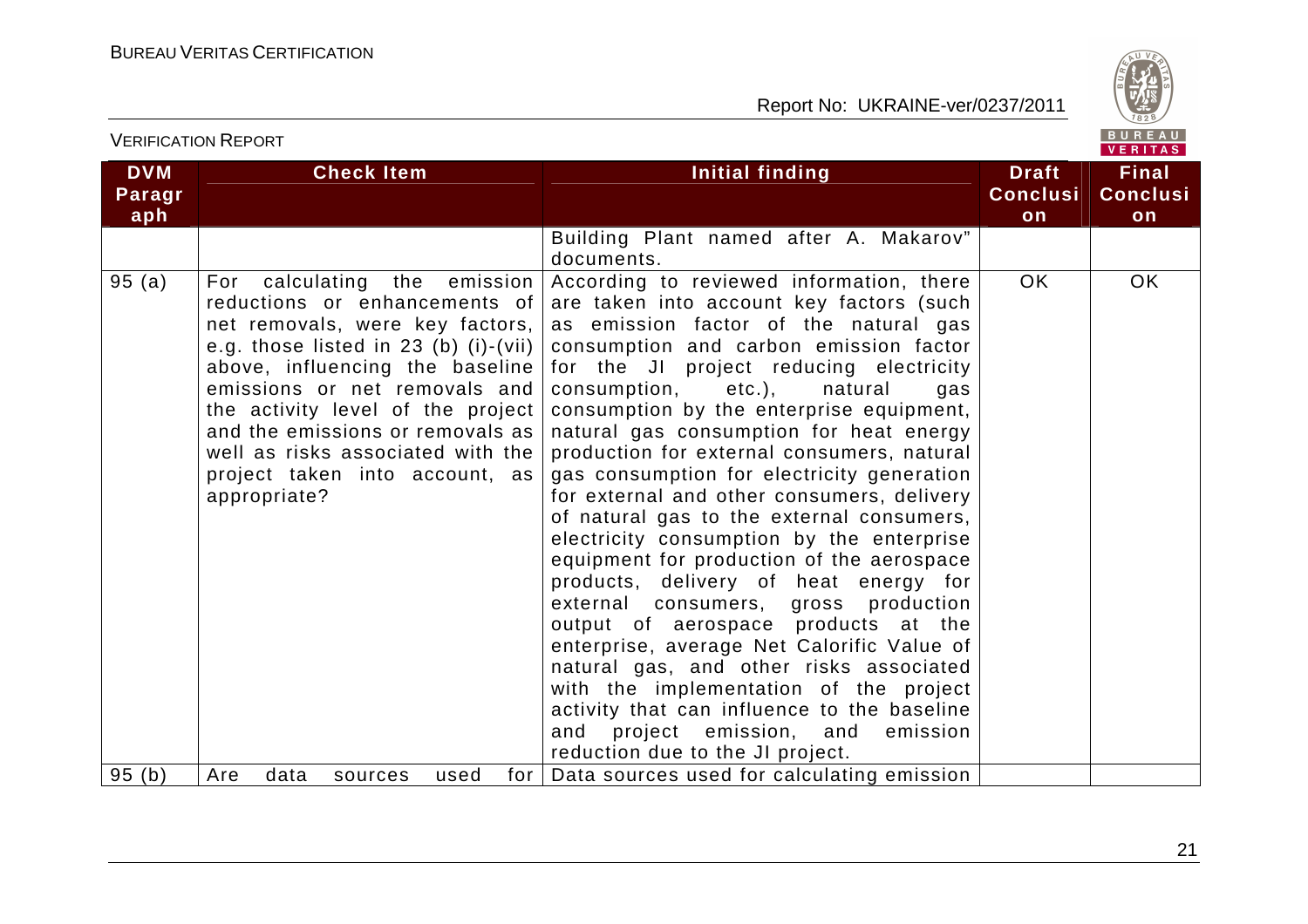

|                             |                                                                                                                                                                                       |                                                                                                                                                                                                                                                                                                                                                                                                                                                                                                   |                                       | VERITAS                               |
|-----------------------------|---------------------------------------------------------------------------------------------------------------------------------------------------------------------------------------|---------------------------------------------------------------------------------------------------------------------------------------------------------------------------------------------------------------------------------------------------------------------------------------------------------------------------------------------------------------------------------------------------------------------------------------------------------------------------------------------------|---------------------------------------|---------------------------------------|
| <b>DVM</b><br>Paragr<br>aph | <b>Check Item</b>                                                                                                                                                                     | Initial finding                                                                                                                                                                                                                                                                                                                                                                                                                                                                                   | <b>Draft</b><br><b>Conclusi</b><br>on | <b>Final</b><br><b>Conclusi</b><br>on |
|                             | calculating emission reductions<br>or enhancements of net removals<br>clearly identified, reliable and<br>transparent?                                                                | reductions are clearly identified, reliable<br>and transparent. On site responsible<br>persons register<br>data<br>from<br>the<br>equipments<br>measurement<br>and<br>fixed<br>monitoring data to logbooks, monthly data<br>collected to the reporting documents of the<br>SE "PA Yuzhny Machine-Building Plant<br>named after A. Makarov". Moreover, there<br>is electronic database of monitoring data.<br>All roles and responsibilities are described<br>in details in the Monitoring report. |                                       |                                       |
|                             |                                                                                                                                                                                       | Corrective Action Request 03 (CAR03).<br>The situation described in section A.8 of<br>the MR is not considered to be revision to<br>the registered monitoring plan because<br>this was envisaged in the MP of the PDD.<br>Please, provide the clarification of the<br>situation in relevant section.                                                                                                                                                                                              | CAR03                                 | <b>OK</b>                             |
| 95(c)                       | Are emission factors, including<br>default emission factors, if used<br>for calculating the emission<br>reductions or enhancements of<br>removals, selected<br>net<br>reasonableness, | $CO2$ emission factor from natural gas<br>consumption is used for calculation of<br>emissions and emission reductions. This<br>factor is to be monitored from the<br>by   normative documents (i.e., IPCC<br>carefully balancing accuracy and   "Guidelines for National Greenhouse Gas<br>and   Inventories").                                                                                                                                                                                   | <b>OK</b>                             | OK                                    |

VERIFICATION REPORT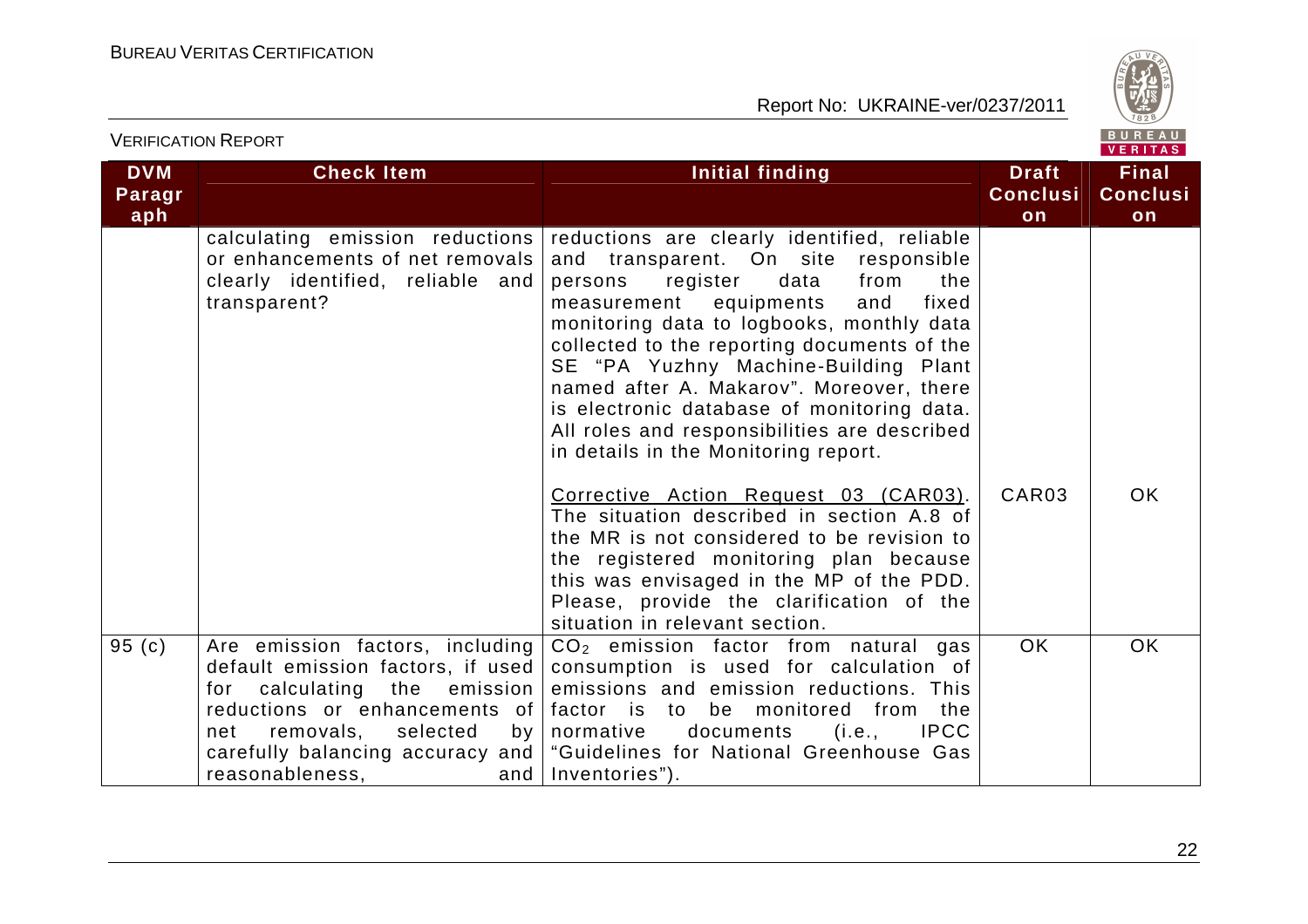

| <b>VERIFICATION REPORT</b>  |                                                                                                                                                                                                   |                                                                                                                                                                                                                                                                                                                                                                                                                                                                                                                                                                                                                                                                                                                                                                       | BUREAU<br><b>VERITAS</b>              |                                       |
|-----------------------------|---------------------------------------------------------------------------------------------------------------------------------------------------------------------------------------------------|-----------------------------------------------------------------------------------------------------------------------------------------------------------------------------------------------------------------------------------------------------------------------------------------------------------------------------------------------------------------------------------------------------------------------------------------------------------------------------------------------------------------------------------------------------------------------------------------------------------------------------------------------------------------------------------------------------------------------------------------------------------------------|---------------------------------------|---------------------------------------|
| <b>DVM</b><br>Paragr<br>aph | <b>Check Item</b>                                                                                                                                                                                 | Initial finding                                                                                                                                                                                                                                                                                                                                                                                                                                                                                                                                                                                                                                                                                                                                                       | <b>Draft</b><br><b>Conclusi</b><br>on | <b>Final</b><br><b>Conclusi</b><br>on |
|                             | appropriately justified of<br>the<br>choice?                                                                                                                                                      | Also, CO <sub>2</sub> emission factor for electricity<br>consumed from Ukrainian grid by the<br>project activity is used in calculation. It is<br>to be regularly monitored from the national<br>study documents (i.e., "Ukraine<br>Assessment of new calculation of CEF"<br>that confirmed by TUV SUD Industrie<br>Service GmbH, etc.).                                                                                                                                                                                                                                                                                                                                                                                                                              |                                       |                                       |
| 95(d)                       | Is the calculation of emission<br>reductions or enhancements of<br>removals<br>based<br>net<br>on.<br>conservative assumptions<br>and<br>the most plausible scenarios in a<br>transparent manner? | The calculation of emission reductions is<br>based on conservative assumptions and<br>most plausible scenarios<br>the<br>in a<br>transparent manner. as was approved in<br>the PDD. Namely, JI specific approach are<br>used regarding monitoring and emission<br>reduction assessment that<br>has<br>been<br>developed in accordance<br>with<br>the<br>Guidance on criteria for baseline setting<br>and monitoring. This project JI specific<br>approach is in the main similar to the<br>project JI specific approach developed by<br>the Institute of Engineering Ecology for the<br>JI projects on rehabilitation of District<br>Heating systems in Ukrainian conditions<br>and already approved by AIEs for several<br>such JI projects in regions and cities of |                                       |                                       |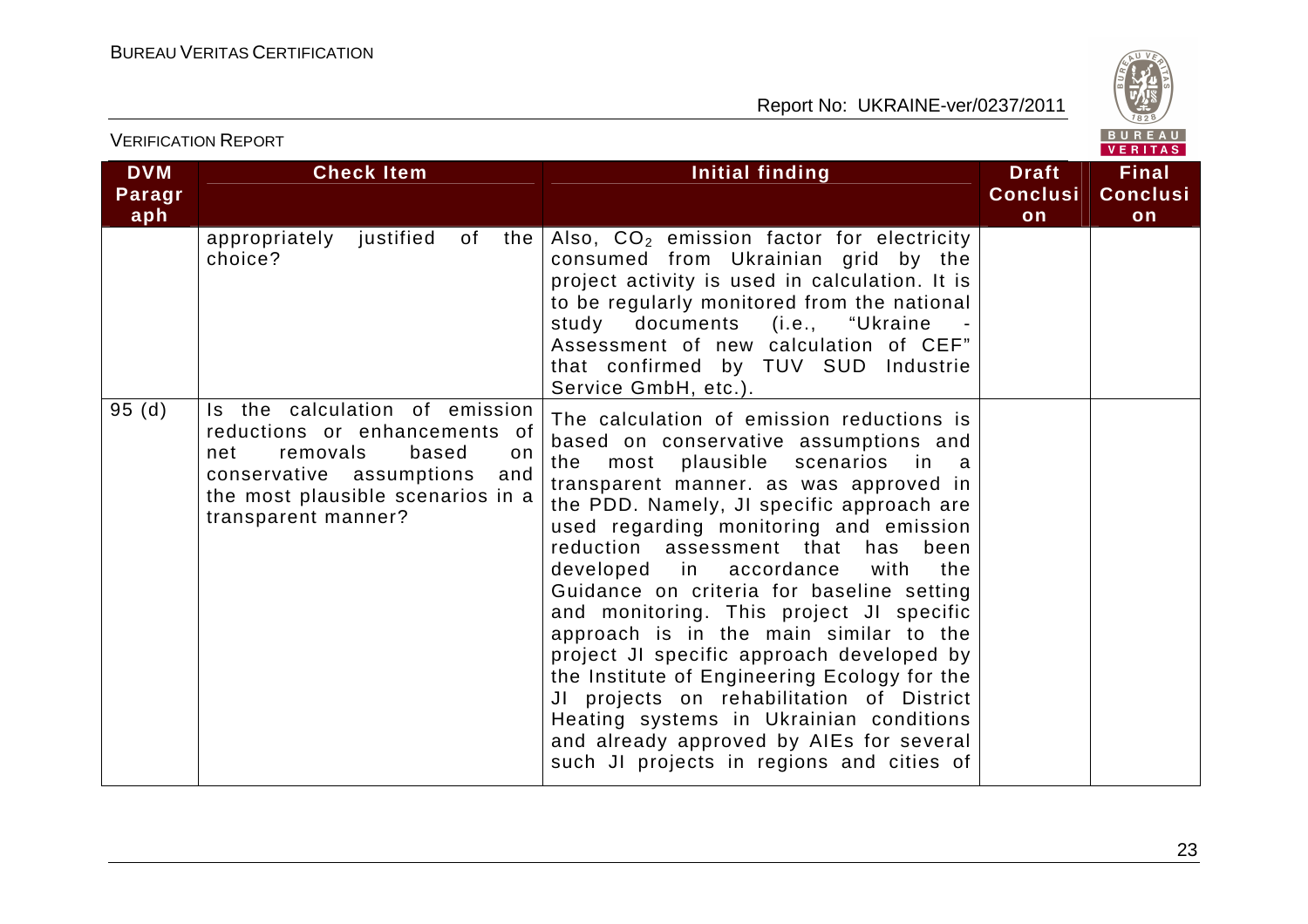

|                             | <b>VERIFICATION REPORT</b>                                                                                                                                                                                           |                                                                                                                                                                                                                                                                                                                                                                                                                                                                                                                 |                                       | BUREAU<br><b>VERITAS</b>              |
|-----------------------------|----------------------------------------------------------------------------------------------------------------------------------------------------------------------------------------------------------------------|-----------------------------------------------------------------------------------------------------------------------------------------------------------------------------------------------------------------------------------------------------------------------------------------------------------------------------------------------------------------------------------------------------------------------------------------------------------------------------------------------------------------|---------------------------------------|---------------------------------------|
| <b>DVM</b><br>Paragr<br>aph | <b>Check Item</b>                                                                                                                                                                                                    | Initial finding                                                                                                                                                                                                                                                                                                                                                                                                                                                                                                 | <b>Draft</b><br><b>Conclusi</b><br>on | <b>Final</b><br><b>Conclusi</b><br>on |
|                             |                                                                                                                                                                                                                      | Ukraine<br>(e.g., AR Crimea, Chernihiv,<br>Donetsk<br>and<br>Dnipropetrovsk regions,<br>Kharkiv, Sevastopol, Rivne, Luhansk<br>cities), the main idea of which is to build<br>the dynamic baseline for each reported<br>year, with taking into account the actual<br>changes of internal and external factors.<br>As a result of documents revision, all data<br>connected with estimation of emission<br>reduction are consistent through the<br>Monitoring report and excel spreadsheets<br>with calculation. |                                       |                                       |
|                             |                                                                                                                                                                                                                      | Corrective Action Request 05 (CAR05).<br>Please, compare in the Monitoring Report<br>the calculated emission reductions for the<br>reported period and estimated emission<br>reduction in the registered PDD.                                                                                                                                                                                                                                                                                                   | CAR05                                 | OK.                                   |
|                             | <b>Applicable to JI SSC projects only</b>                                                                                                                                                                            |                                                                                                                                                                                                                                                                                                                                                                                                                                                                                                                 |                                       |                                       |
| 96                          | Is the relevant threshold to be<br>classified as JI SSC project not<br>exceeded during the monitoring<br>period on an annual average<br>basis?<br>If the threshold is exceeded, is<br>the maximum emission reduction | Not applicable                                                                                                                                                                                                                                                                                                                                                                                                                                                                                                  | <b>OK</b>                             | <b>OK</b>                             |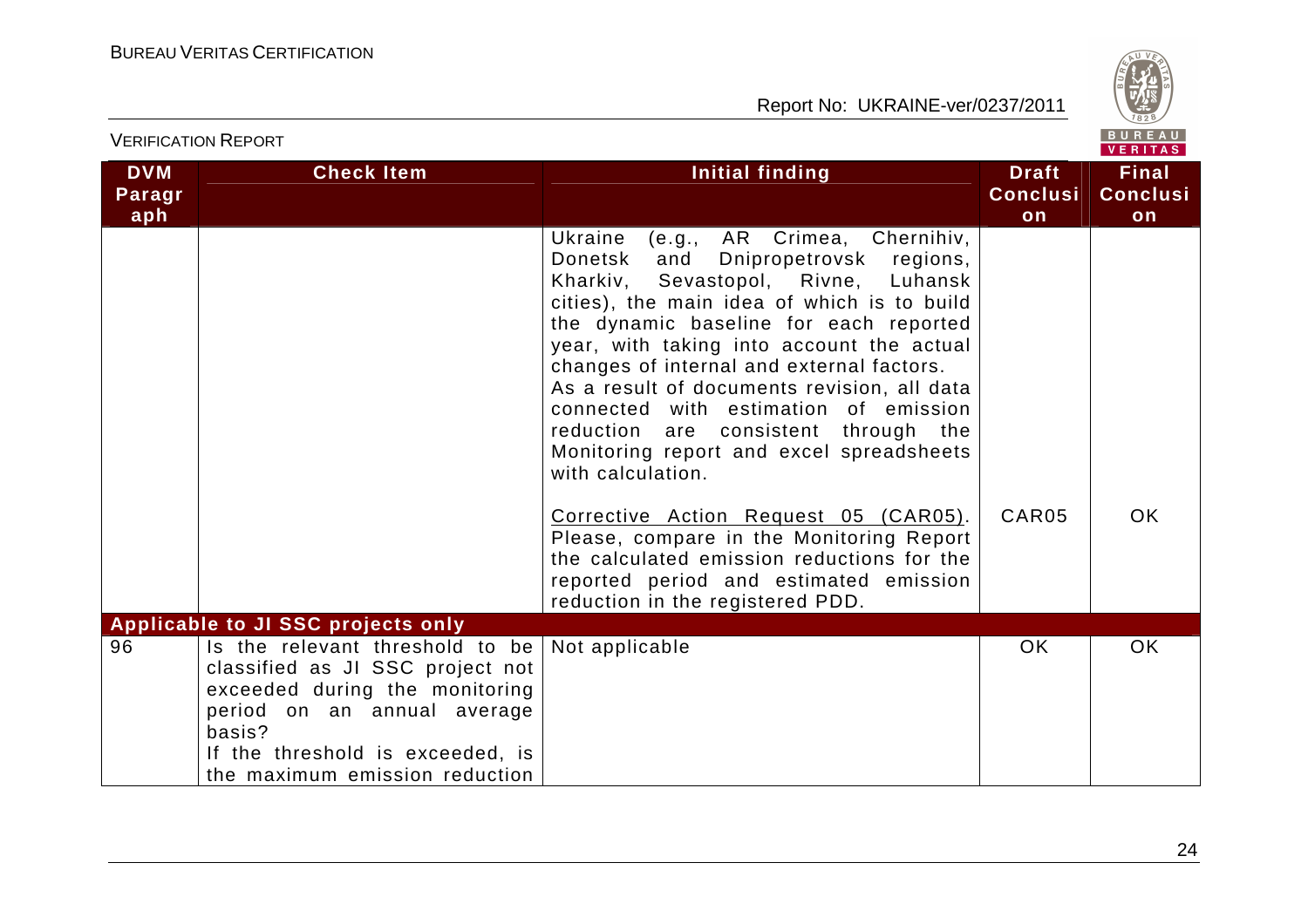

| <b>VERIFICATION REPORT</b>         |                                                                                                                                                                                                                                                                                                                                                                   |                        |                                       | BUREAU<br><b>VERITAS</b>              |  |  |
|------------------------------------|-------------------------------------------------------------------------------------------------------------------------------------------------------------------------------------------------------------------------------------------------------------------------------------------------------------------------------------------------------------------|------------------------|---------------------------------------|---------------------------------------|--|--|
| <b>DVM</b><br>Paragr<br>aph        | <b>Check Item</b>                                                                                                                                                                                                                                                                                                                                                 | <b>Initial finding</b> | <b>Draft</b><br><b>Conclusi</b><br>on | <b>Final</b><br><b>Conclusi</b><br>on |  |  |
|                                    | level estimated in the PDD for<br>the JI SSC project or the bundle<br>the<br>monitoring<br>period<br>for<br>determined?                                                                                                                                                                                                                                           |                        |                                       |                                       |  |  |
|                                    | Applicable to bundled JI SSC projects only                                                                                                                                                                                                                                                                                                                        |                        |                                       |                                       |  |  |
| 97(a)                              | Has the composition of the $\vert$ Not applicable<br>bundle not changed from that is<br>stated in F-JI-SSCBUNDLE?                                                                                                                                                                                                                                                 |                        | OK.                                   | <b>OK</b>                             |  |  |
| 97(b)                              | f <br>the<br>determination<br>was<br>conducted on the basis of an<br>overall monitoring plan, have the<br>project participants submitted a<br>common monitoring report?                                                                                                                                                                                           | Not applicable         | <b>OK</b>                             | <b>OK</b>                             |  |  |
| 98                                 | If the monitoring is based on $a$<br>monitoring plan that provides for<br>overlapping monitoring periods,<br>are the monitoring periods per<br>component of the project clearly<br>specified<br>monitoring<br>in the<br>report?<br>Do the monitoring periods not<br>overlap with those for which<br>verifications<br>were<br>already<br>deemed final in the past? | Not applicable         | <b>OK</b>                             | <b>OK</b>                             |  |  |
| <b>Revision of monitoring plan</b> |                                                                                                                                                                                                                                                                                                                                                                   |                        |                                       |                                       |  |  |
|                                    | Applicable only if monitoring plan is revised by project participant                                                                                                                                                                                                                                                                                              |                        |                                       |                                       |  |  |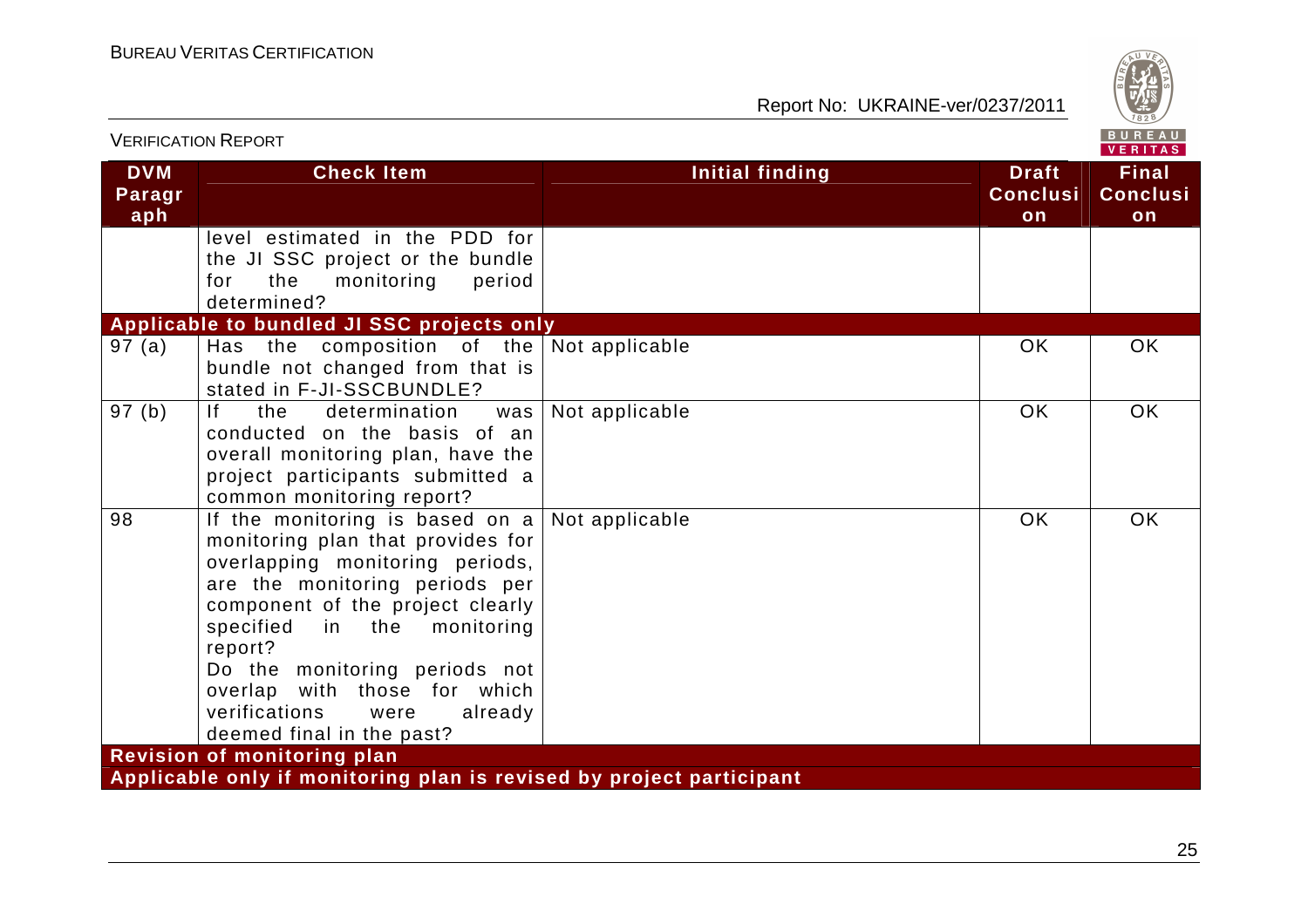

| <b>VERIFICATION REPORT</b><br>$\sim$ $\sim$ $\sim$ $\sim$ $\sim$ $\sim$<br>VERITAS |                                                                                                                                                                                                                                                                                                 |                                                                                                                                                                                                                                                                                                                                                                                                                                                                                                            |                                       |                                       |  |
|------------------------------------------------------------------------------------|-------------------------------------------------------------------------------------------------------------------------------------------------------------------------------------------------------------------------------------------------------------------------------------------------|------------------------------------------------------------------------------------------------------------------------------------------------------------------------------------------------------------------------------------------------------------------------------------------------------------------------------------------------------------------------------------------------------------------------------------------------------------------------------------------------------------|---------------------------------------|---------------------------------------|--|
| <b>DVM</b><br>Paragr<br>aph                                                        | <b>Check Item</b>                                                                                                                                                                                                                                                                               | Initial finding                                                                                                                                                                                                                                                                                                                                                                                                                                                                                            | <b>Draft</b><br><b>Conclusi</b><br>on | <b>Final</b><br><b>Conclusi</b><br>on |  |
| 99(a)                                                                              | project<br>participants<br>Did<br>the<br>provide<br>appropriate<br>an<br>justification<br>for the proposed<br>revision?                                                                                                                                                                         | deviations<br>revisions<br>No.<br>to<br>the<br>or<br>registered monitoring plan are occurred.                                                                                                                                                                                                                                                                                                                                                                                                              | <b>OK</b>                             | <b>OK</b>                             |  |
| 99(b)                                                                              | Does the<br>proposed revision<br>improve the accuracy and/or<br>information<br>applicability<br>of<br>collected<br>compared<br>to<br>the<br>original monitoring plan without<br>changing conformity with the<br>relevant rules and regulations for<br>the establishment of monitoring<br>plans? | Not applicable                                                                                                                                                                                                                                                                                                                                                                                                                                                                                             | <b>OK</b>                             | OK                                    |  |
|                                                                                    | Data management                                                                                                                                                                                                                                                                                 |                                                                                                                                                                                                                                                                                                                                                                                                                                                                                                            |                                       |                                       |  |
| 101 $(a)$                                                                          | Is the implementation of data<br>collection<br>procedures<br>in<br>accordance with the monitoring<br>plan, including the quality control<br>and<br>quality<br>assurance<br>procedures?                                                                                                          | Procedures<br>collection<br>of<br>data<br>are<br>implemented in compliance with<br>the<br>approved monitoring plan. For monitoring<br>there are used measuring equipments,<br>such as gas meters, heat meters, and<br>electricity meters, etc. Monitoring data of<br>the project is monitored in compliance with<br>scheduled frequency approved in the<br>developed monitoring plan and monitoring<br>procedure.<br>The quality control and quality assurance<br>procedures realised due to performing of | OK                                    | <b>OK</b>                             |  |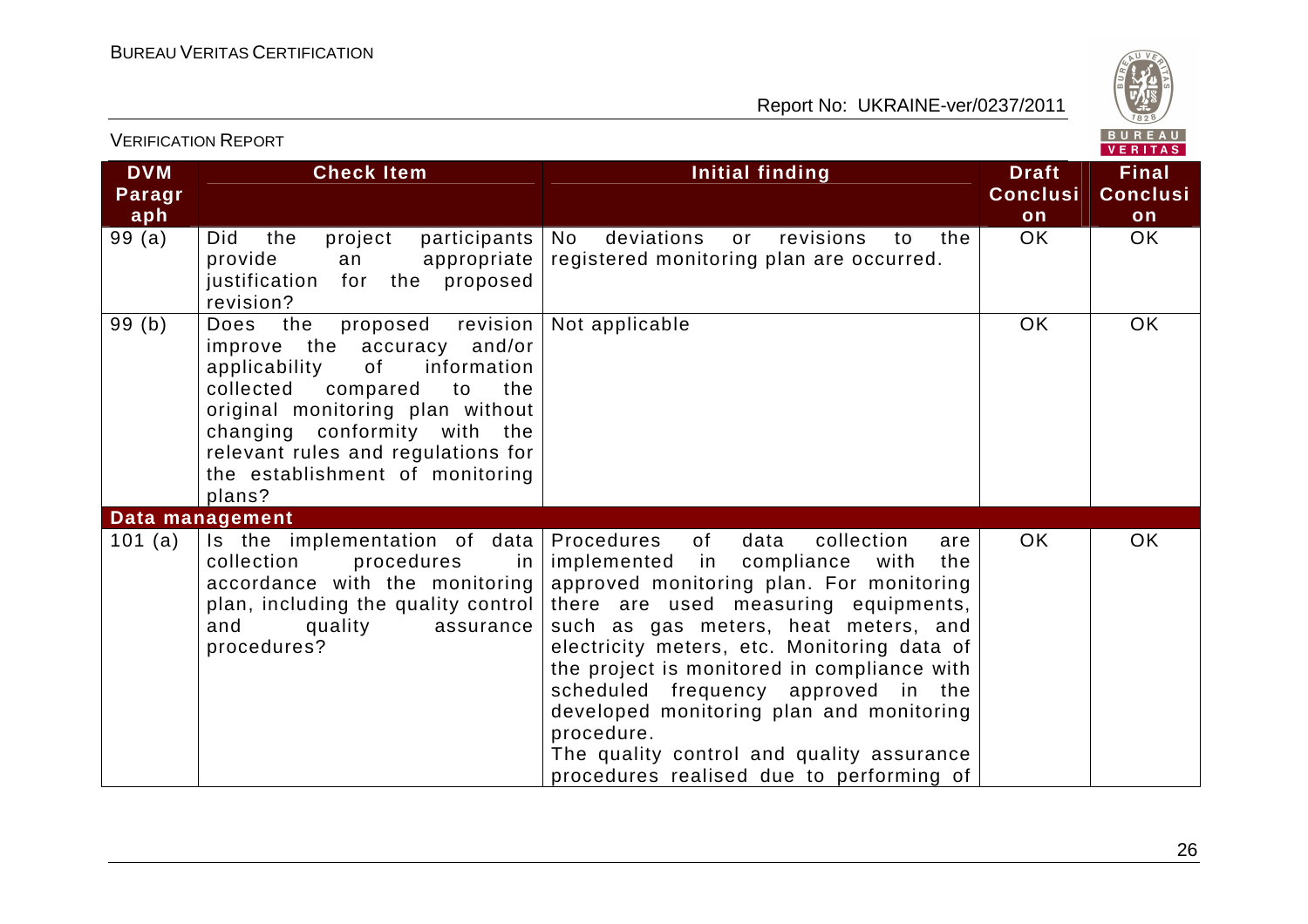

| <b>DVM</b><br>Paragr | <b>Check Item</b>                                                                                         | <b>Initial finding</b>                                                                                                                                                                                                                                                                                                                                                                                                                                                                                                                                                                                                                                              | <b>Draft</b><br><b>Conclusi</b> | <b>Final</b><br><b>Conclusi</b> |  |
|----------------------|-----------------------------------------------------------------------------------------------------------|---------------------------------------------------------------------------------------------------------------------------------------------------------------------------------------------------------------------------------------------------------------------------------------------------------------------------------------------------------------------------------------------------------------------------------------------------------------------------------------------------------------------------------------------------------------------------------------------------------------------------------------------------------------------|---------------------------------|---------------------------------|--|
| aph                  |                                                                                                           |                                                                                                                                                                                                                                                                                                                                                                                                                                                                                                                                                                                                                                                                     | on                              | on                              |  |
|                      |                                                                                                           | internal audits and checking measures,<br>participation of third parties, and carrying<br>out of troubleshooting procedures.                                                                                                                                                                                                                                                                                                                                                                                                                                                                                                                                        |                                 |                                 |  |
| 101 (b)              | Is the function of the monitoring<br>equipment,<br>including<br>its I<br>calibration status, is in order? | All project equipments were operating<br>within the considered monitoring period.<br>As a fact, the monitoring equipments have<br>calibration. It is calibrated with periodic<br>frequency (passport states the calibration<br>frequency for every device) according to<br>the national regulations.<br>During site visit verification team received<br>and reviewed passports and/or certificates<br>calibration of all<br>measurement<br>on<br>equipment that confirm the fact stated<br>above. Detailed information about the<br>equipment accuracy, calibration dates of<br>the measurement devices, etc. is stated in<br>the Annex 5 to the Monitoring Report. |                                 |                                 |  |
|                      |                                                                                                           | Corrective Action Request 01 (CAR01).<br>Please, provide Annex 5 to the Monitoring<br>Report with<br>detailed<br>description<br>of<br>measurement equipments of JI project.                                                                                                                                                                                                                                                                                                                                                                                                                                                                                         | CAR01                           | OK.                             |  |
| 101 $(c)$            | Are the evidence and records<br>monitoring<br>for<br>the<br>used<br>maintained<br>in.<br>a                | Monitoring records are used<br>for the<br>emissions<br>calculation<br>and<br>emission<br>traceable reductions estimation maintained<br>in a                                                                                                                                                                                                                                                                                                                                                                                                                                                                                                                         | <b>OK</b>                       | <b>OK</b>                       |  |

VERIFICATION REPORT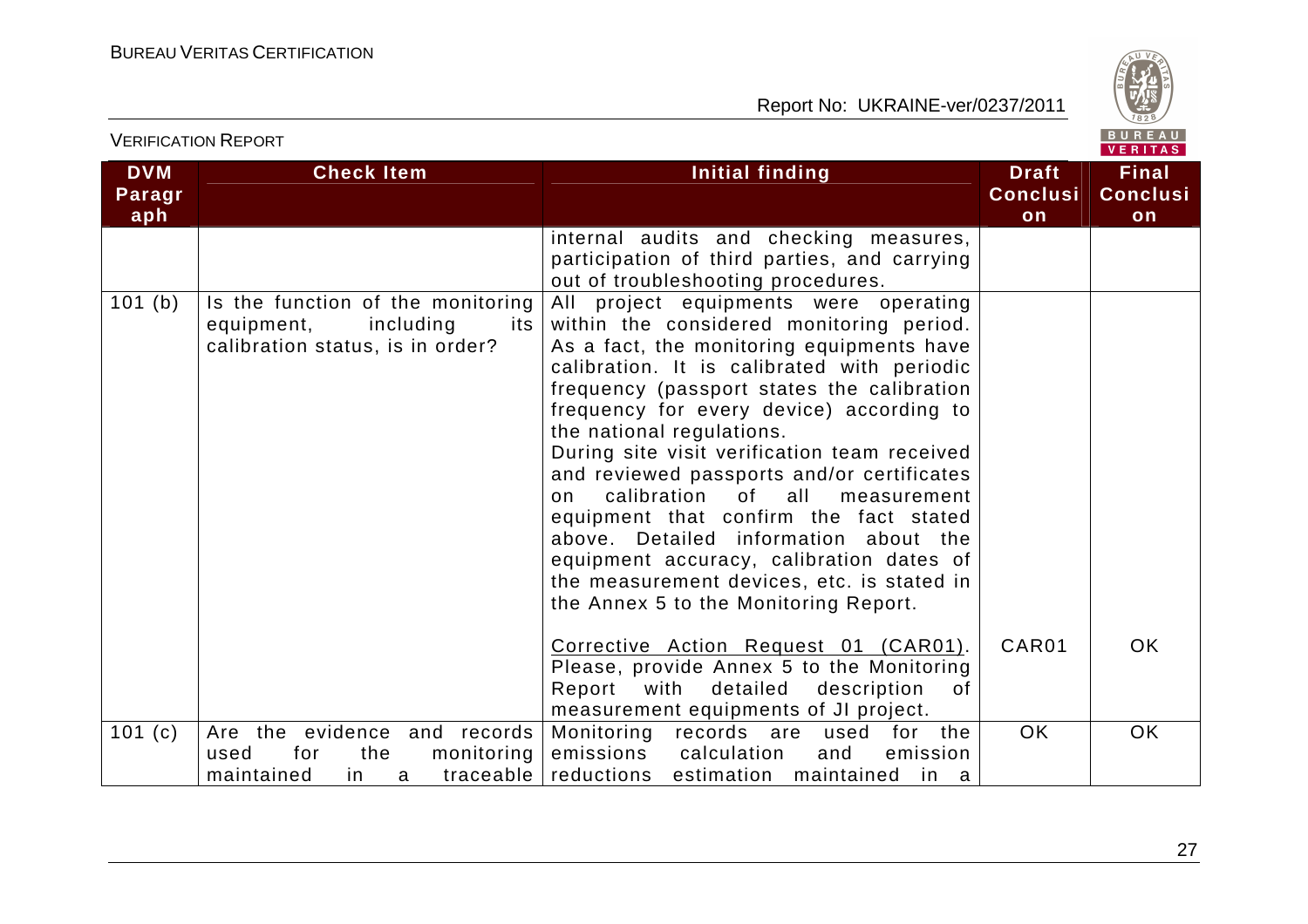VERIFICATION REPORT



| <b>DVM</b><br>Paragr<br>aph | <b>Check Item</b>                                                                                                                                              | <b>Initial finding</b>                                                                                                                                                                                                                                                                                                                                              | <b>Draft</b><br><b>Conclusi</b><br>on | <b>Final</b><br><b>Conclusi</b><br>on |
|-----------------------------|----------------------------------------------------------------------------------------------------------------------------------------------------------------|---------------------------------------------------------------------------------------------------------------------------------------------------------------------------------------------------------------------------------------------------------------------------------------------------------------------------------------------------------------------|---------------------------------------|---------------------------------------|
|                             | manner?                                                                                                                                                        | traceable and transparent manner.                                                                                                                                                                                                                                                                                                                                   |                                       |                                       |
| 101(d)                      | the<br>collection<br>Is.<br>data<br>and<br>management system<br>for<br>the<br>project in accordance with the<br>monitoring plan?                               | The data collection and management<br>system for the project in accordance with<br>the<br>approved<br>monitoring<br>plan.<br>Implementation of monitoring system was<br>checked through site visit, and concluded<br>that monitoring system is completely in<br>accordance with the monitoring plan. This<br>fact is also confirmed by the documented<br>evidences. | <b>OK</b>                             | OK                                    |
|                             |                                                                                                                                                                | Verification regarding programs of activities (additional elements for assessment)                                                                                                                                                                                                                                                                                  |                                       |                                       |
| 102                         | Is any JPA that has not been<br>added to the JI PoA not verified?                                                                                              | Not applicable                                                                                                                                                                                                                                                                                                                                                      | OK                                    | <b>OK</b>                             |
| 103                         | Is the verification based on the<br>monitoring reports of all JPAs to<br>be verified?                                                                          | Not applicable                                                                                                                                                                                                                                                                                                                                                      | <b>OK</b>                             | <b>OK</b>                             |
| 103                         | Does the verification ensure the<br>accuracy and conservativeness<br>of the emission reductions or<br>enhancements<br>of<br>removals<br>generated by each JPA? | Not applicable                                                                                                                                                                                                                                                                                                                                                      | <b>OK</b>                             | <b>OK</b>                             |
| 104                         | Does the monitoring period not<br>overlap with previous monitoring<br>periods?                                                                                 | Not applicable                                                                                                                                                                                                                                                                                                                                                      | OK                                    | <b>OK</b>                             |
| 105                         | <b>AIE</b><br>lf -<br>the<br>learns<br>of<br>an<br>erroneously included JPA, has                                                                               | Not applicable                                                                                                                                                                                                                                                                                                                                                      | OK                                    | OK                                    |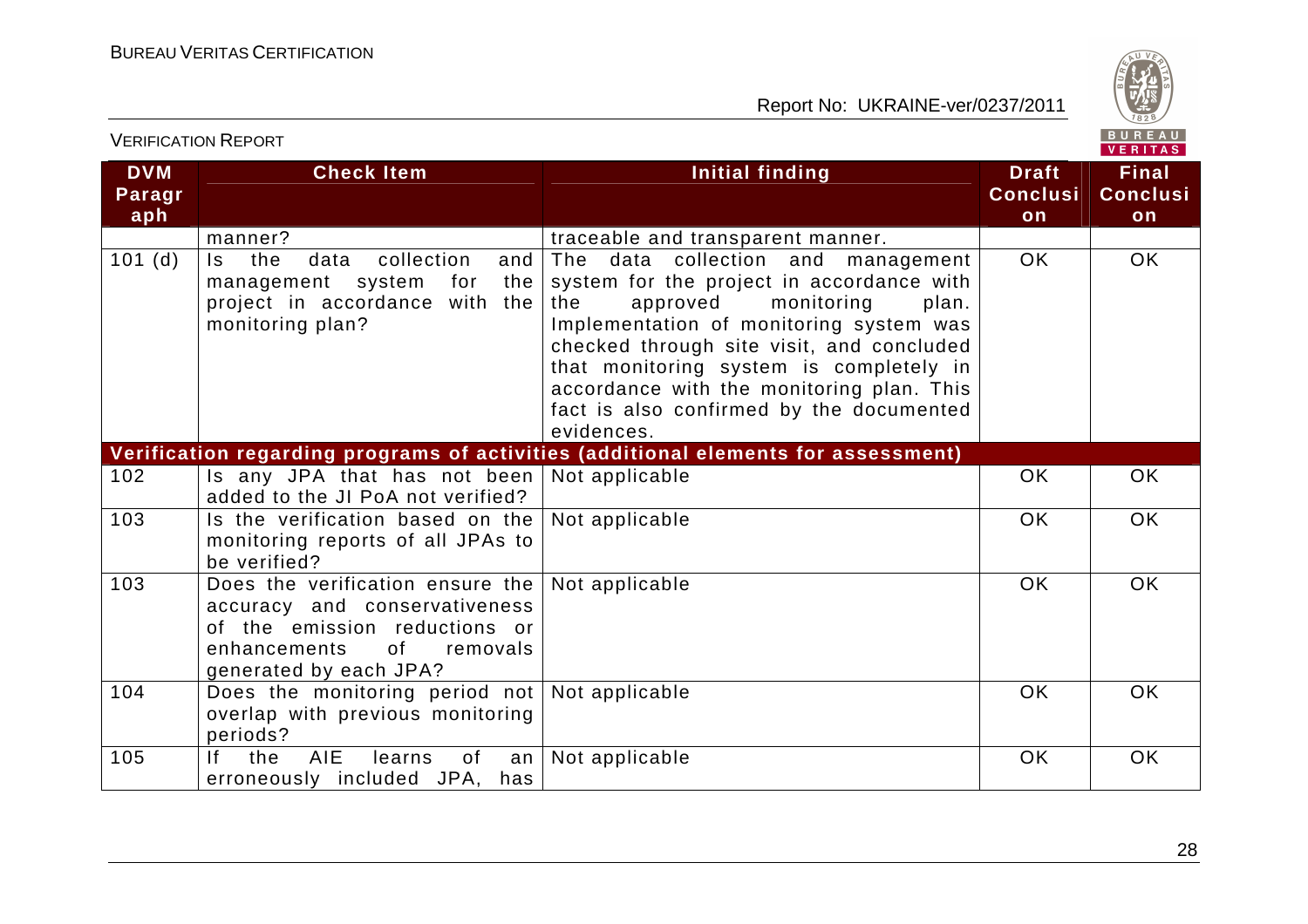

|                             | <b>VERIFICATION REPORT</b>                                                                                                                                                                                                                                                                                                                                                                                                                                                                                                                                                                                                                                                           | BUREAU<br><b>VERITAS</b> |                                       |                                       |  |
|-----------------------------|--------------------------------------------------------------------------------------------------------------------------------------------------------------------------------------------------------------------------------------------------------------------------------------------------------------------------------------------------------------------------------------------------------------------------------------------------------------------------------------------------------------------------------------------------------------------------------------------------------------------------------------------------------------------------------------|--------------------------|---------------------------------------|---------------------------------------|--|
| <b>DVM</b><br>Paragr<br>aph | <b>Check Item</b>                                                                                                                                                                                                                                                                                                                                                                                                                                                                                                                                                                                                                                                                    | <b>Initial finding</b>   | <b>Draft</b><br><b>Conclusi</b><br>on | <b>Final</b><br><b>Conclusi</b><br>on |  |
|                             | the AIE informed the JISC of its<br>findings in writing?                                                                                                                                                                                                                                                                                                                                                                                                                                                                                                                                                                                                                             |                          |                                       |                                       |  |
|                             | Applicable to sample-based approach only                                                                                                                                                                                                                                                                                                                                                                                                                                                                                                                                                                                                                                             |                          |                                       |                                       |  |
| 106                         | Does the sampling plan prepared Not applicable<br>by the AIE:<br>(a) Describe its sample selection,<br>taking into<br>account that:<br>(i) For each verification that<br>uses a sample-based approach,<br>the sample selection shall be<br>sufficiently representative of the<br>JPAs in the JI PoA such<br>extrapolation<br><b>JPAs</b><br>to<br>all<br>identified for that verification is<br>reasonable, taking into account<br>differences among<br>the<br>characteristics of JPAs, such<br>as:<br>- The types of JPAs;<br>The complexity of the<br>applicable technologies and/or<br>measures used;<br>- The geographical location of<br>each JPA;<br>- The amounts of expected |                          | <b>OK</b>                             | OK                                    |  |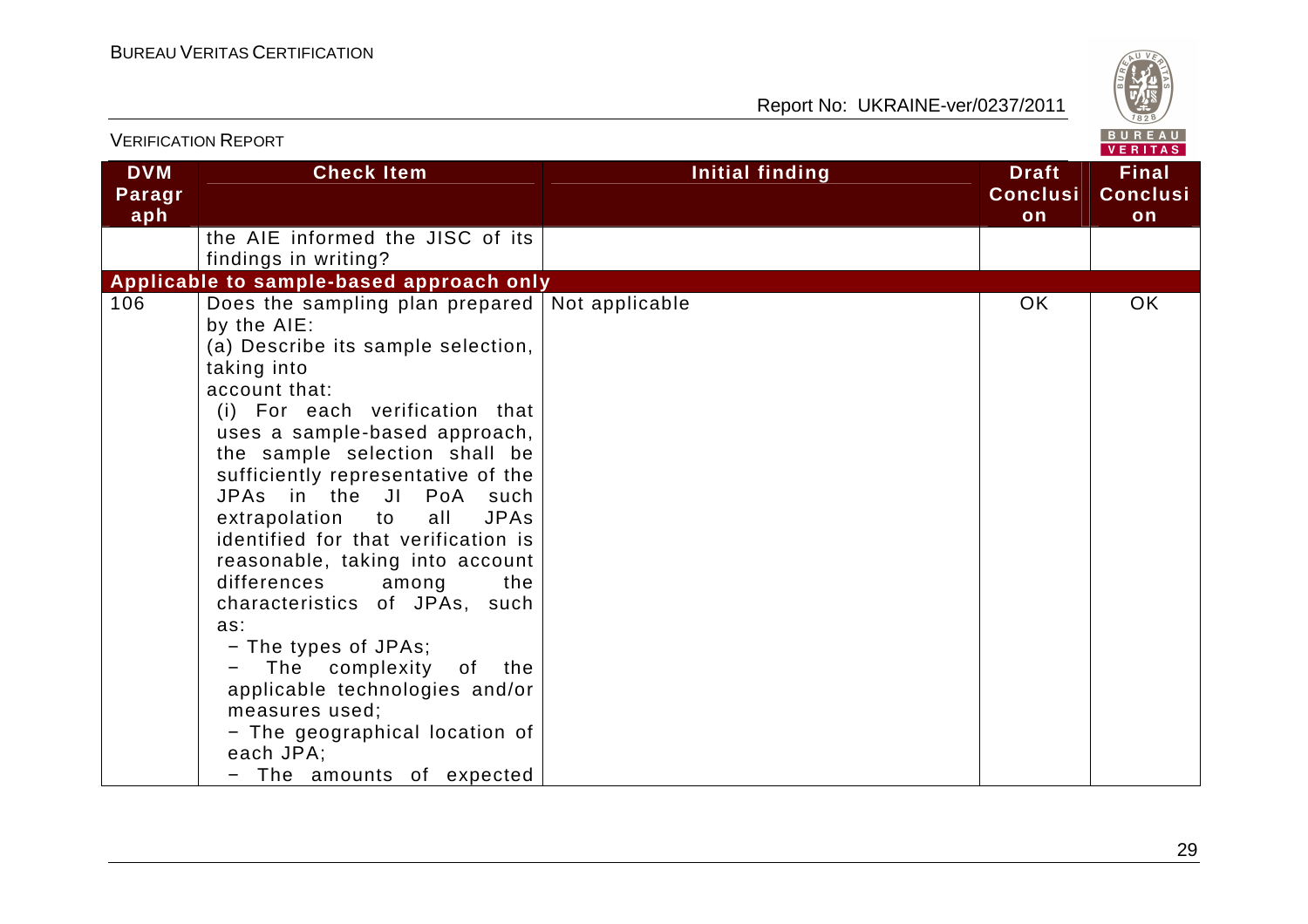

| <b>VERIFICATION REPORT</b>  |                                                                                                                                                                                                                                                                                                                                                                                         |                        |                                       | BUREAU<br>VERITAS                     |
|-----------------------------|-----------------------------------------------------------------------------------------------------------------------------------------------------------------------------------------------------------------------------------------------------------------------------------------------------------------------------------------------------------------------------------------|------------------------|---------------------------------------|---------------------------------------|
| <b>DVM</b><br>Paragr<br>aph | <b>Check Item</b>                                                                                                                                                                                                                                                                                                                                                                       | <b>Initial finding</b> | <b>Draft</b><br><b>Conclusi</b><br>on | <b>Final</b><br><b>Conclusi</b><br>on |
|                             | emission reductions<br>of<br>the<br>JPAs being verified;<br>- The number of JPAs for<br>which emission reductions are<br>being verified;<br>The length of monitoring<br>periods of the JPAs being<br>verified; and<br>- The samples selected for<br>prior verifications, if any?                                                                                                        |                        |                                       |                                       |
| 107                         | Is the sampling plan ready for<br>through<br>publication<br>the<br>with<br>the<br>secretariat<br>along<br>verification report and supporting<br>documentation?                                                                                                                                                                                                                          | Not applicable         | <b>OK</b>                             | OK                                    |
| 108                         | AIE<br>made<br>site<br>Has<br>the<br>inspections of at least the square<br>root of the number of total JPAs,<br>rounded to the upper whole<br>number? If the AIE makes no site<br>inspections<br>fewer<br>site<br>or<br>inspections than the square root<br>of the number of total JPAs,<br>rounded to the upper whole<br>number, then does the AIE<br>provide a reasonable explanation | Not applicable         | <b>OK</b>                             | OK                                    |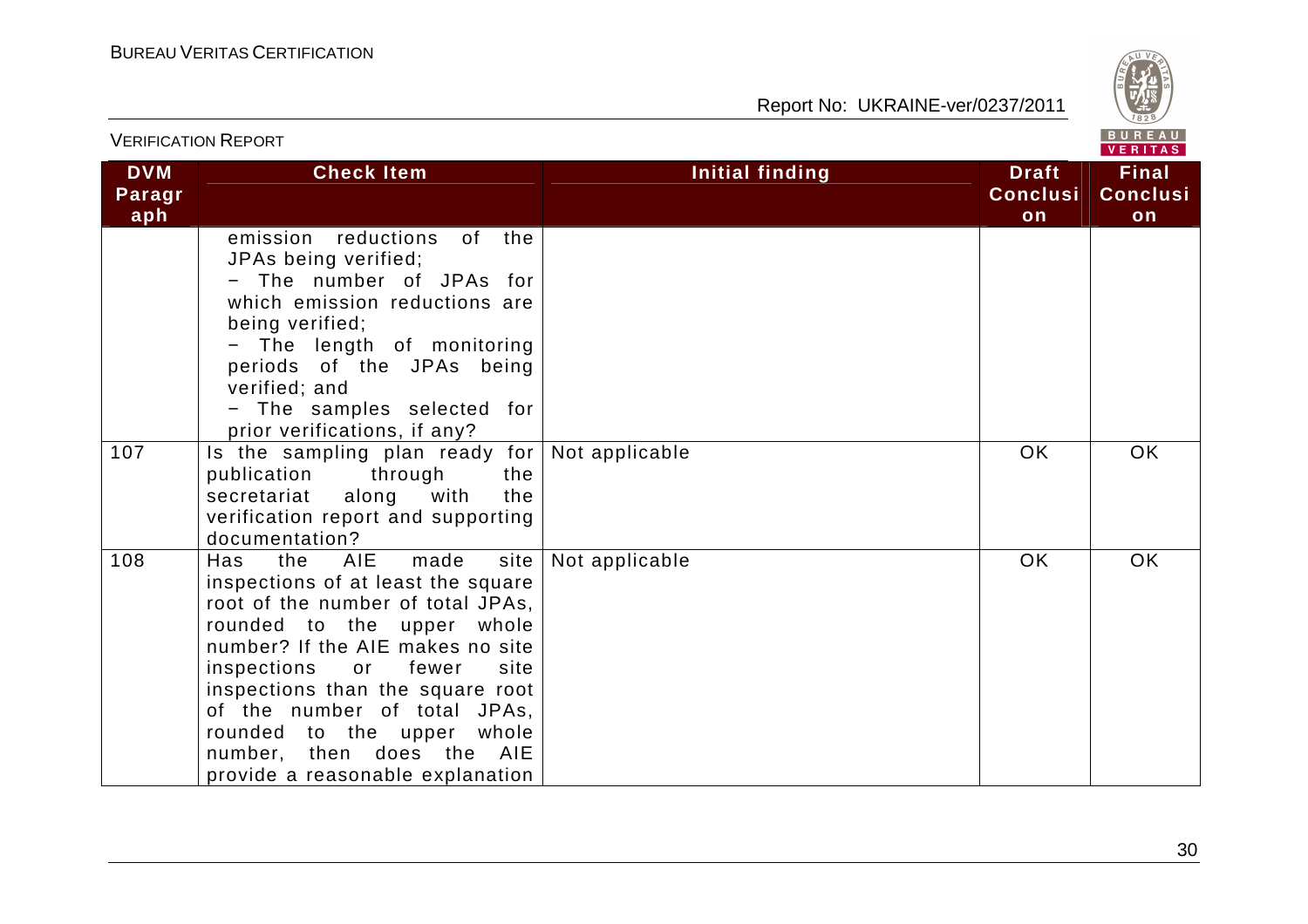

|                             |                                                                                                                                                                                                                                                  | VERIIAS         |                                       |                                        |  |  |
|-----------------------------|--------------------------------------------------------------------------------------------------------------------------------------------------------------------------------------------------------------------------------------------------|-----------------|---------------------------------------|----------------------------------------|--|--|
| <b>DVM</b><br>Paragr<br>aph | <b>Check Item</b>                                                                                                                                                                                                                                | Initial finding | <b>Draft</b><br><b>Conclusi</b><br>on | <b>Final</b><br><b>Conclusi</b><br>on. |  |  |
|                             | and justification?                                                                                                                                                                                                                               |                 |                                       |                                        |  |  |
| 109                         | Is the sampling plan available for $\vert$ Not applicable<br>submission to the secretariat for<br>the JISC.s ex ante assessment?<br>(Optional)                                                                                                   |                 | OK.                                   | OK.                                    |  |  |
| 110                         | If the AIE learns of a fraudulently $\vert$ Not applicable<br>included JPA, a fraudulently<br>monitored JPA or an inflated<br>number of emission reductions<br>claimed in a JI PoA, has the AIE<br>informed the JISC of the fraud in<br>writing? |                 | OK.                                   | OK.                                    |  |  |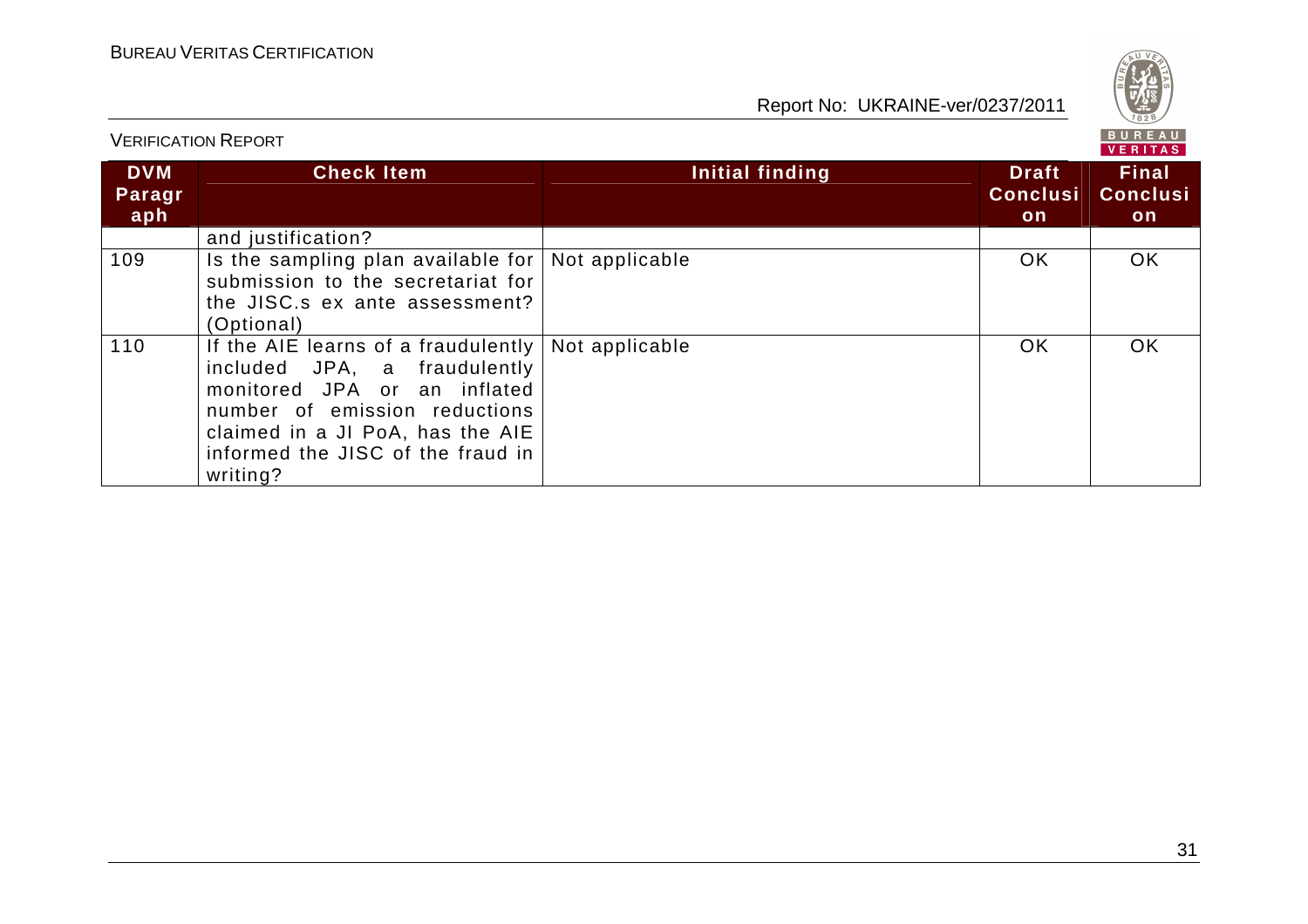

### VERIFICATION REPORT

# **Table 2 Resolution of Corrective Action and Clarification Requests**

| Draft report clarifications and<br>corrective action requests by<br>validation team                                                                                                                                                                                                                                                      | Ref. to<br>checkli<br>st   | <b>Summary of project</b><br>participant response                                                                                                                           | <b>Verification team</b><br>conclusion                                      |
|------------------------------------------------------------------------------------------------------------------------------------------------------------------------------------------------------------------------------------------------------------------------------------------------------------------------------------------|----------------------------|-----------------------------------------------------------------------------------------------------------------------------------------------------------------------------|-----------------------------------------------------------------------------|
|                                                                                                                                                                                                                                                                                                                                          | questi<br>on in<br>table 1 |                                                                                                                                                                             |                                                                             |
| Corrective<br>Action<br>Request<br>01<br>(CAR01). Please, provide Annex 5 to<br>the Monitoring Report with detailed<br>description<br>of<br>measurement<br>equipments of JI project.                                                                                                                                                     | Table<br>1, 101<br>(b)     | Detailed<br>information of<br>the<br>devices<br>measurement<br>was<br>described in the Annex 5 of the<br>MR.<br>provided<br>and<br>the<br>to<br>verification team.          | Issue is closed based on<br>provided documents.                             |
| Corrective<br>Action<br>02<br>Request<br>(CAR02). Please, provide Letters of<br>Approvals from Parties involved in the<br>project.                                                                                                                                                                                                       | Table<br>1,90              | The LoAs from host Party and According to the provided<br>Party B involved in the $JI $<br>project were provided to the<br>verifiers.                                       | LoAs, issue is closed.                                                      |
| Action<br>Corrective<br>Request<br>03<br>(CAR03). The situation described<br>in<br>section A.8<br>of the<br>MR<br>is<br>not<br>considered<br>to be revision<br>the<br>to<br>registered monitoring plan because<br>this was envisaged in the MP of the<br>PDD. Please, provide the clarification<br>of the situation in relevant section. | Table<br>1,95<br>(b)       | Description of the situation in<br>from $ $<br>question<br>is<br>removed<br>section A.8 of the MR and is<br>provided in the relevant Section<br>B.2.1 of the MR version 02. | Issue is closed due<br>to:<br>amendments<br>that<br>were<br>made in the MR. |